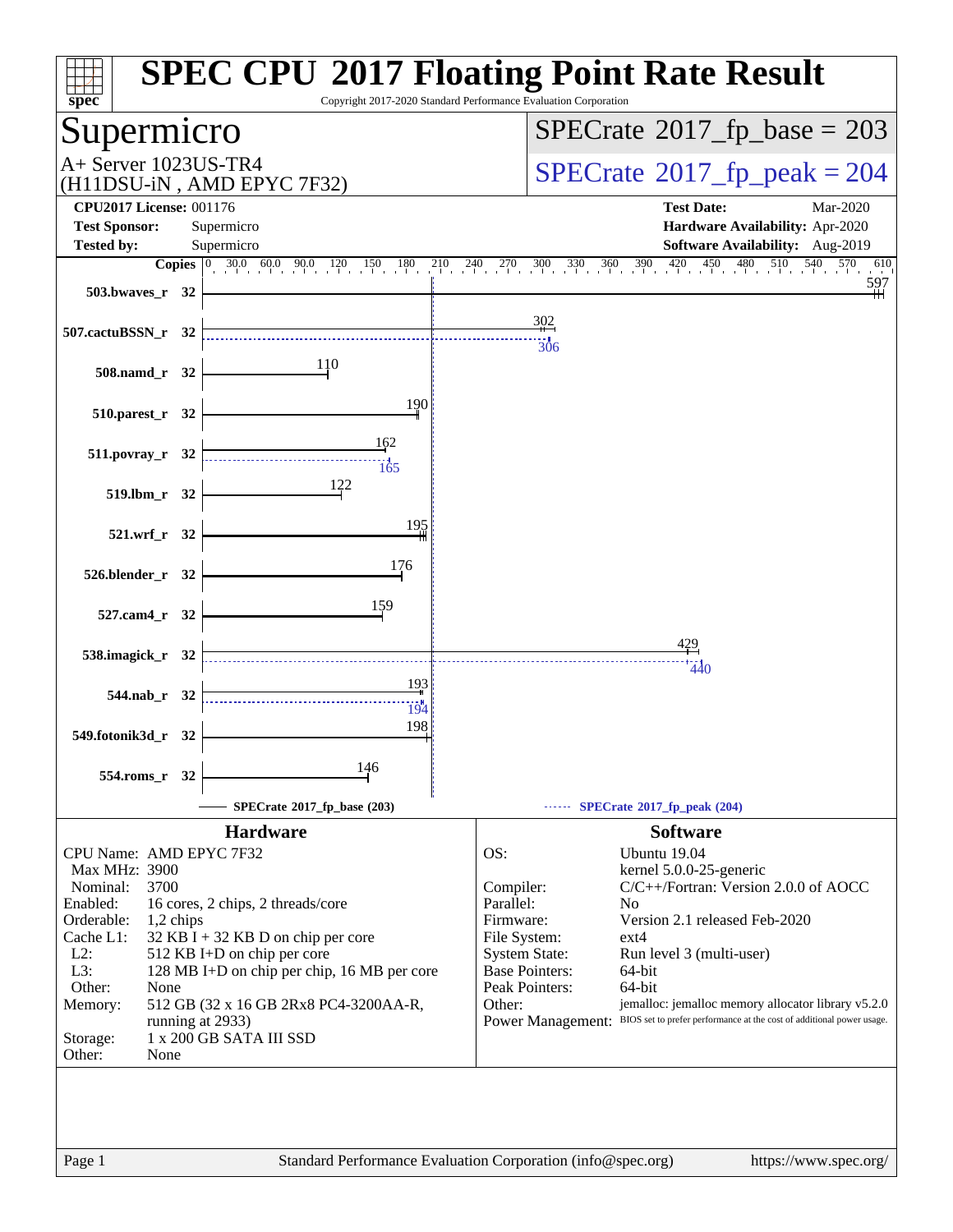

Copyright 2017-2020 Standard Performance Evaluation Corporation

## Supermicro

(H11DSU-iN , AMD EPYC 7F32)

# $SPECTate$ <sup>®</sup>[2017\\_fp\\_base =](http://www.spec.org/auto/cpu2017/Docs/result-fields.html#SPECrate2017fpbase) 203

A+ Server 1023US-TR4<br>
(H11DSU-iN AMD EPYC 7F32) [SPECrate](http://www.spec.org/auto/cpu2017/Docs/result-fields.html#SPECrate2017fppeak)®[2017\\_fp\\_peak = 2](http://www.spec.org/auto/cpu2017/Docs/result-fields.html#SPECrate2017fppeak)04

**[CPU2017 License:](http://www.spec.org/auto/cpu2017/Docs/result-fields.html#CPU2017License)** 001176 **[Test Date:](http://www.spec.org/auto/cpu2017/Docs/result-fields.html#TestDate)** Mar-2020 **[Test Sponsor:](http://www.spec.org/auto/cpu2017/Docs/result-fields.html#TestSponsor)** Supermicro **[Hardware Availability:](http://www.spec.org/auto/cpu2017/Docs/result-fields.html#HardwareAvailability)** Apr-2020 **[Tested by:](http://www.spec.org/auto/cpu2017/Docs/result-fields.html#Testedby)** Supermicro **[Software Availability:](http://www.spec.org/auto/cpu2017/Docs/result-fields.html#SoftwareAvailability)** Aug-2019

#### **[Results Table](http://www.spec.org/auto/cpu2017/Docs/result-fields.html#ResultsTable)**

|                                        | <b>Base</b>   |                |            |                |            | <b>Peak</b>    |       |               |                |              |                |              |                |              |
|----------------------------------------|---------------|----------------|------------|----------------|------------|----------------|-------|---------------|----------------|--------------|----------------|--------------|----------------|--------------|
| <b>Benchmark</b>                       | <b>Copies</b> | <b>Seconds</b> | Ratio      | <b>Seconds</b> | Ratio      | <b>Seconds</b> | Ratio | <b>Copies</b> | <b>Seconds</b> | <b>Ratio</b> | <b>Seconds</b> | <b>Ratio</b> | <b>Seconds</b> | <b>Ratio</b> |
| 503.bwayes r                           | 32            | 533            | 602        | 537            | 597        | 541            | 594   | 32            | 533            | 602          | 537            | 597          | 541            | 594          |
| 507.cactuBSSN r                        | 32            | 130            | 311        | 136            | 299        | 134            | 302   | 32            | 132            | 307          | 133            | 305          | 132            | 306          |
| $508$ .namd $r$                        | 32            | 274            | 111        | 276            | 110        | 276            | 110   | 32            | 274            | 111          | 276            | 110          | 276            | <b>110</b>   |
| 510.parest_r                           | 32            | 439            | <b>190</b> | 439            | 191        | 442            | 189   | 32            | 439            | <b>190</b>   | 439            | 191          | 442            | 189          |
| 511.povray_r                           | 32            | 462            | 162        | 465            | 161        | 461            | 162   | 32            | 454            | 165          | 452            | 165          | 453            | <b>165</b>   |
| 519.1bm r                              | 32            | 276            | 122        | 275            | 123        | 276            | 122   | 32            | 276            | 122          | 275            | 123          | 276            | <u> 122</u>  |
| $521$ .wrf r                           | 32            | 373            | 192        | 368            | 195        | 364            | 197   | 32            | 373            | 192          | 368            | <b>195</b>   | 364            | 197          |
| 526.blender_r                          | 32            | 277            | 176        | 276            | 176        | 278            | 175   | 32            | 277            | 176          | 276            | 176          | 278            | 175          |
| 527.cam4 r                             | 32            | 353            | 159        | 353            | <b>159</b> | 353            | 158   | 32            | 353            | 159          | 353            | <u>159</u>   | 353            | 158          |
| 538.imagick_r                          | 32            | 182            | 438        | 186            | 429        | 186            | 428   | 32            | 180            | 442          | 186            | 428          | <b>181</b>     | 440          |
| 544.nab r                              | 32            | 281            | 192        | 277            | 194        | 279            | 193   | 32            | 280            | 193          | 278            | 194          | 277            | 195          |
| 549.fotonik3d r                        | 32            | 629            | 198        | 630            | 198        | 616            | 202   | 32            | 629            | 198          | 630            | 198          | 616            | 202          |
| 554.roms r                             | 32            | 348            | 146        | 350            | 145        | 348            | 146   | 32            | 348            | 146          | 350            | 145          | 348            | <u>146</u>   |
| $SPECrate$ <sup>®</sup> 2017_fp_base = |               |                | 203        |                |            |                |       |               |                |              |                |              |                |              |

**[SPECrate](http://www.spec.org/auto/cpu2017/Docs/result-fields.html#SPECrate2017fppeak)[2017\\_fp\\_peak =](http://www.spec.org/auto/cpu2017/Docs/result-fields.html#SPECrate2017fppeak) 204**

Results appear in the [order in which they were run](http://www.spec.org/auto/cpu2017/Docs/result-fields.html#RunOrder). Bold underlined text [indicates a median measurement](http://www.spec.org/auto/cpu2017/Docs/result-fields.html#Median).

#### **[Compiler Notes](http://www.spec.org/auto/cpu2017/Docs/result-fields.html#CompilerNotes)**

The AMD64 AOCC Compiler Suite is available at <http://developer.amd.com/amd-aocc/>

#### **[Submit Notes](http://www.spec.org/auto/cpu2017/Docs/result-fields.html#SubmitNotes)**

The config file option 'submit' was used. 'numactl' was used to bind copies to the cores. See the configuration file for details.

#### **[Operating System Notes](http://www.spec.org/auto/cpu2017/Docs/result-fields.html#OperatingSystemNotes)**

'ulimit -s unlimited' was used to set environment stack size 'ulimit -l 2097152' was used to set environment locked pages in memory limit

runcpu command invoked through numactl i.e.: numactl --interleave=all runcpu <etc>

Set dirty\_ratio=8 to limit dirty cache to 8% of memory Set swappiness=1 to swap only if necessary Set zone\_reclaim\_mode=1 to free local node memory and avoid remote memory sync then drop\_caches=3 to reset caches before invoking runcpu

| Page 2 | Standard Performance Evaluation Corporation (info@spec.org) | https://www.spec.org/ |
|--------|-------------------------------------------------------------|-----------------------|
|        |                                                             |                       |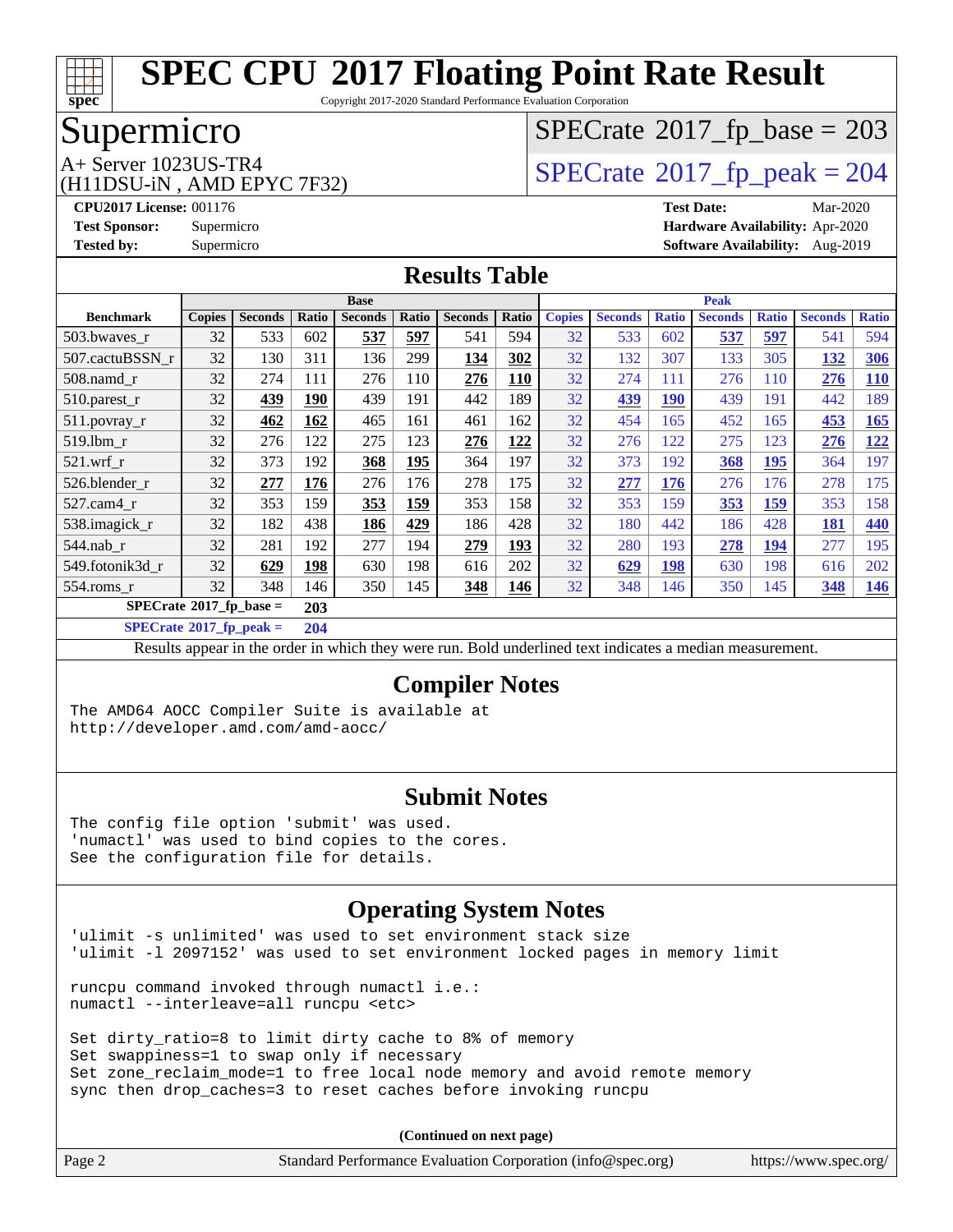

Copyright 2017-2020 Standard Performance Evaluation Corporation

### Supermicro

 $SPECTate$ <sup>®</sup>[2017\\_fp\\_base =](http://www.spec.org/auto/cpu2017/Docs/result-fields.html#SPECrate2017fpbase) 203

(H11DSU-iN , AMD EPYC 7F32)

 $A+$  Server 1023US-TR4<br>  $\langle H11DSU-N$  AMD EPYC 7E32)

**[CPU2017 License:](http://www.spec.org/auto/cpu2017/Docs/result-fields.html#CPU2017License)** 001176 **[Test Date:](http://www.spec.org/auto/cpu2017/Docs/result-fields.html#TestDate)** Mar-2020 **[Test Sponsor:](http://www.spec.org/auto/cpu2017/Docs/result-fields.html#TestSponsor)** Supermicro **[Hardware Availability:](http://www.spec.org/auto/cpu2017/Docs/result-fields.html#HardwareAvailability)** Apr-2020 **[Tested by:](http://www.spec.org/auto/cpu2017/Docs/result-fields.html#Testedby)** Supermicro **Supermicro [Software Availability:](http://www.spec.org/auto/cpu2017/Docs/result-fields.html#SoftwareAvailability)** Aug-2019

#### **[Operating System Notes \(Continued\)](http://www.spec.org/auto/cpu2017/Docs/result-fields.html#OperatingSystemNotes)**

dirty\_ratio, swappiness, zone\_reclaim\_mode and drop\_caches were all set using privileged echo (e.g. echo 1 > /proc/sys/vm/swappiness).

Transparent huge pages set to 'always' for this run (OS default)

#### **[Environment Variables Notes](http://www.spec.org/auto/cpu2017/Docs/result-fields.html#EnvironmentVariablesNotes)**

Environment variables set by runcpu before the start of the run: LD\_LIBRARY\_PATH = "/home/cpu2017/amd\_rate\_aocc200\_rome\_C\_lib/64;/home/cpu2017/amd\_rate\_aoc c200\_rome\_C\_lib/32:"

MALLOC\_CONF = "retain:true"

#### **[General Notes](http://www.spec.org/auto/cpu2017/Docs/result-fields.html#GeneralNotes)**

Binaries were compiled on a system with 2x AMD EPYC 7601 CPU + 512GB Memory using Fedora 26

NA: The test sponsor attests, as of date of publication, that CVE-2017-5754 (Meltdown) is mitigated in the system as tested and documented. Yes: The test sponsor attests, as of date of publication, that CVE-2017-5753 (Spectre variant 1) is mitigated in the system as tested and documented. Yes: The test sponsor attests, as of date of publication, that CVE-2017-5715 (Spectre variant 2) is mitigated in the system as tested and documented.

jemalloc: configured and built with GCC v9.1.0 in Ubuntu 19.04 with -O3 -znver2 -flto jemalloc 5.2.0 is available here: <https://github.com/jemalloc/jemalloc/releases/download/5.2.0/jemalloc-5.2.0.tar.bz2>

#### **[Platform Notes](http://www.spec.org/auto/cpu2017/Docs/result-fields.html#PlatformNotes)**

BIOS Settings: Determinism Control = Manual Determinism Slider = Power cTDP Control = Manual  $CTDP = 200$ Package Power Limit Control = Manual Package Power Limit = 200  $APBDIS = 1$ NUMA Nodes Per Socket = NPS4 Sysinfo program /home/cpu2017/bin/sysinfo

Rev: r6365 of 2019-08-21 295195f888a3d7edb1e6e46a485a0011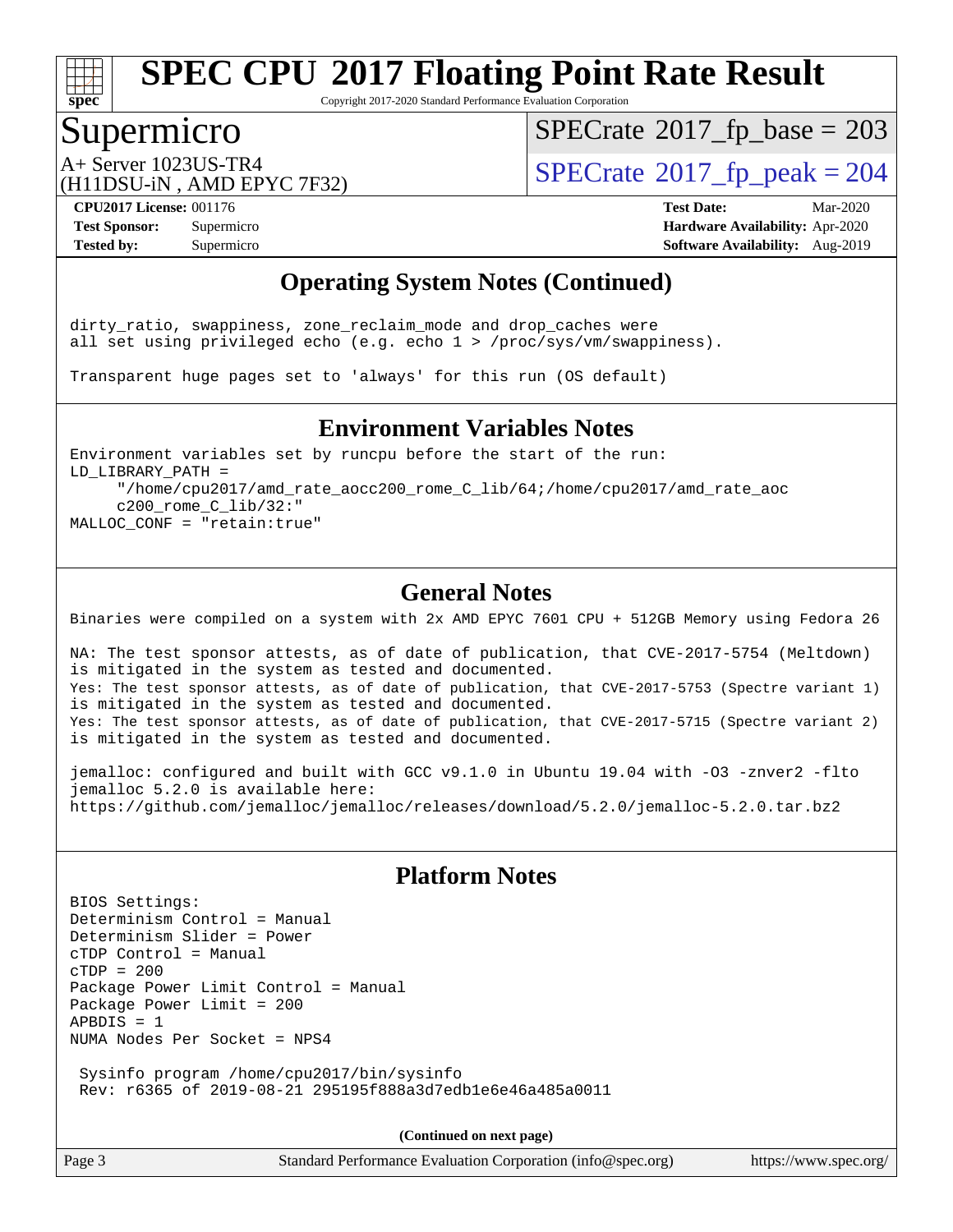

Copyright 2017-2020 Standard Performance Evaluation Corporation

### Supermicro

 $SPECTate$ <sup>®</sup>[2017\\_fp\\_base =](http://www.spec.org/auto/cpu2017/Docs/result-fields.html#SPECrate2017fpbase) 203

(H11DSU-iN , AMD EPYC 7F32)

 $A+$  Server 1023US-TR4<br>  $\langle H11DSU-N$  AMD EPYC 7E32)

**[Tested by:](http://www.spec.org/auto/cpu2017/Docs/result-fields.html#Testedby)** Supermicro **Supermicro [Software Availability:](http://www.spec.org/auto/cpu2017/Docs/result-fields.html#SoftwareAvailability)** Aug-2019

**[CPU2017 License:](http://www.spec.org/auto/cpu2017/Docs/result-fields.html#CPU2017License)** 001176 **[Test Date:](http://www.spec.org/auto/cpu2017/Docs/result-fields.html#TestDate)** Mar-2020 **[Test Sponsor:](http://www.spec.org/auto/cpu2017/Docs/result-fields.html#TestSponsor)** Supermicro **[Hardware Availability:](http://www.spec.org/auto/cpu2017/Docs/result-fields.html#HardwareAvailability)** Apr-2020

#### **[Platform Notes \(Continued\)](http://www.spec.org/auto/cpu2017/Docs/result-fields.html#PlatformNotes)**

Page 4 Standard Performance Evaluation Corporation [\(info@spec.org\)](mailto:info@spec.org) <https://www.spec.org/> running on h11dsu-02 Fri Mar 13 21:16:51 2020 SUT (System Under Test) info as seen by some common utilities. For more information on this section, see <https://www.spec.org/cpu2017/Docs/config.html#sysinfo> From /proc/cpuinfo model name : AMD EPYC 7F32 8-Core Processor 2 "physical id"s (chips) 32 "processors" cores, siblings (Caution: counting these is hw and system dependent. The following excerpts from /proc/cpuinfo might not be reliable. Use with caution.) cpu cores : 8 siblings : 16 physical 0: cores 0 4 8 12 16 20 24 28 physical 1: cores 0 4 8 12 16 20 24 28 From lscpu: Architecture: x86\_64 CPU op-mode(s): 32-bit, 64-bit Byte Order: Little Endian Address sizes: 43 bits physical, 48 bits virtual  $CPU(s):$  32 On-line CPU(s) list: 0-31 Thread(s) per core: 2 Core(s) per socket: 8 Socket(s): 2 NUMA node(s): 8 Vendor ID: AuthenticAMD CPU family: 23 Model: 49<br>Model name: 49 AMD EPYC 7F32 8-Core Processor Stepping: 0 CPU MHz: 2553.739 CPU max MHz: 3700.0000 CPU min MHz: 2500.0000 BogoMIPS: 7400.15 Virtualization: AMD-V L1d cache: 32K L1i cache: 32K L2 cache: 512K L3 cache: 16384K NUMA node0 CPU(s): 0,1,16,17 NUMA node1 CPU(s): 2,3,18,19 NUMA node2 CPU(s): 4,5,20,21 NUMA node3 CPU(s): 6,7,22,23 NUMA node4 CPU(s): 8,9,24,25 **(Continued on next page)**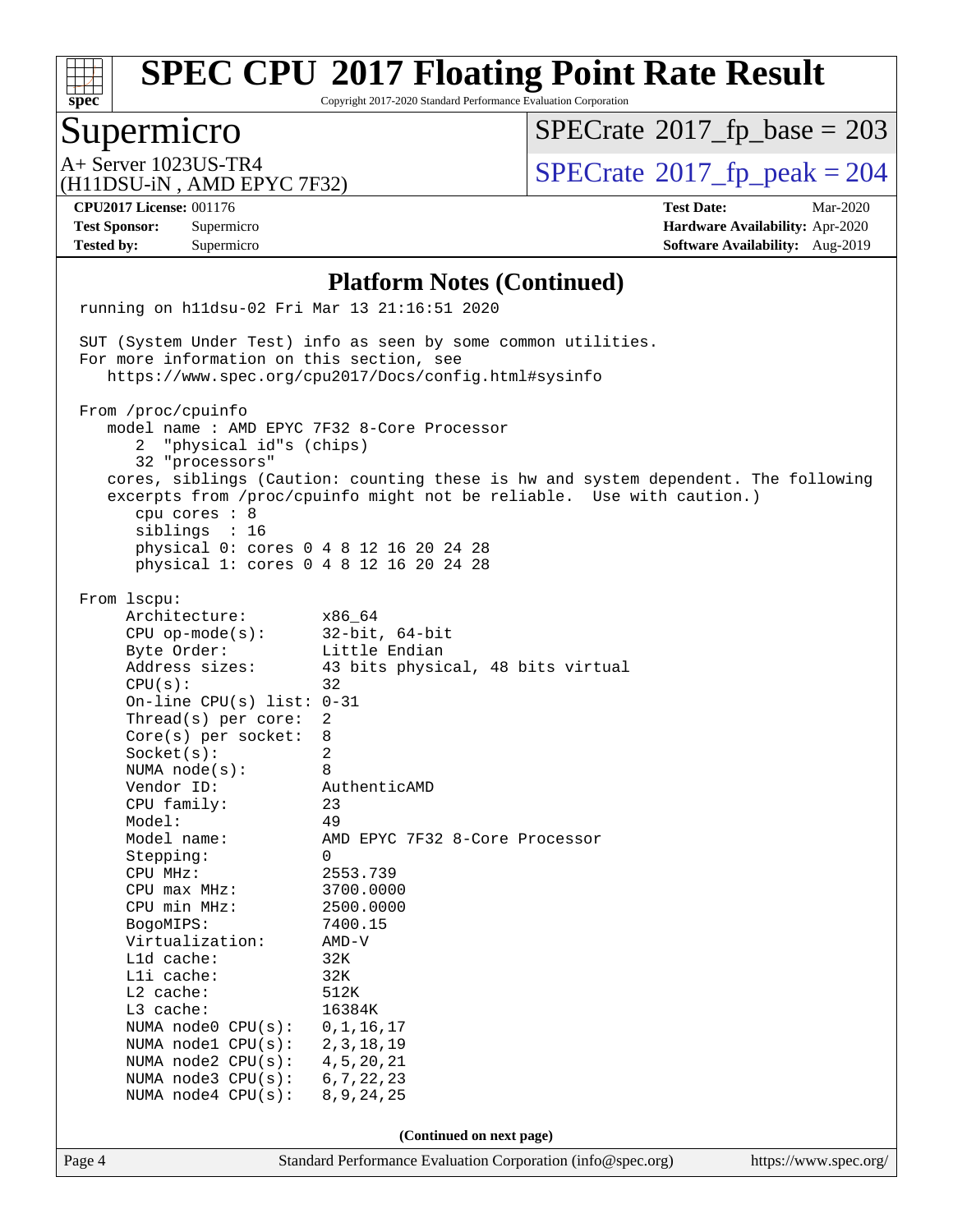

Copyright 2017-2020 Standard Performance Evaluation Corporation

## Supermicro

 $SPECTate$ <sup>®</sup>[2017\\_fp\\_base =](http://www.spec.org/auto/cpu2017/Docs/result-fields.html#SPECrate2017fpbase) 203

(H11DSU-iN , AMD EPYC 7F32)

 $A+$  Server 1023US-TR4<br>  $\langle H11DSU-N$  AMD EPYC 7E32)

#### **[CPU2017 License:](http://www.spec.org/auto/cpu2017/Docs/result-fields.html#CPU2017License)** 001176 **[Test Date:](http://www.spec.org/auto/cpu2017/Docs/result-fields.html#TestDate)** Mar-2020

**[Test Sponsor:](http://www.spec.org/auto/cpu2017/Docs/result-fields.html#TestSponsor)** Supermicro **[Hardware Availability:](http://www.spec.org/auto/cpu2017/Docs/result-fields.html#HardwareAvailability)** Apr-2020 **[Tested by:](http://www.spec.org/auto/cpu2017/Docs/result-fields.html#Testedby)** Supermicro **[Software Availability:](http://www.spec.org/auto/cpu2017/Docs/result-fields.html#SoftwareAvailability)** Aug-2019

#### **[Platform Notes \(Continued\)](http://www.spec.org/auto/cpu2017/Docs/result-fields.html#PlatformNotes)**

Page 5 Standard Performance Evaluation Corporation [\(info@spec.org\)](mailto:info@spec.org) <https://www.spec.org/> NUMA node5 CPU(s): 10,11,26,27 NUMA node6 CPU(s): 12,13,28,29 NUMA node7 CPU(s): 14,15,30,31 Flags: fpu vme de pse tsc msr pae mce cx8 apic sep mtrr pge mca cmov pat pse36 clflush mmx fxsr sse sse2 ht syscall nx mmxext fxsr\_opt pdpe1gb rdtscp lm constant\_tsc rep\_good nopl xtopology nonstop\_tsc cpuid extd\_apicid aperfmperf pni pclmulqdq monitor ssse3 fma cx16 sse4\_1 sse4\_2 movbe popcnt aes xsave avx f16c rdrand lahf\_lm cmp\_legacy svm extapic cr8\_legacy abm sse4a misalignsse 3dnowprefetch osvw ibs skinit wdt tce topoext perfctr\_core perfctr\_nb bpext perfctr\_llc mwaitx cpb cat\_l3 cdp\_l3 hw\_pstate sme ssbd mba sev ibrs ibpb stibp vmmcall fsgsbase bmi1 avx2 smep bmi2 cqm rdt\_a rdseed adx smap clflushopt clwb sha\_ni xsaveopt xsavec xgetbv1 xsaves cqm\_llc cqm\_occup\_llc cqm\_mbm\_total cqm\_mbm\_local clzero irperf xsaveerptr wbnoinvd arat npt lbrv svm\_lock nrip\_save tsc\_scale vmcb\_clean flushbyasid decodeassists pausefilter pfthreshold avic v\_vmsave\_vmload vgif umip rdpid overflow\_recov succor smca /proc/cpuinfo cache data cache size : 512 KB From numactl --hardware WARNING: a numactl 'node' might or might not correspond to a physical chip. available: 8 nodes (0-7) node 0 cpus: 0 1 16 17 node 0 size: 64385 MB node 0 free: 64215 MB node 1 cpus: 2 3 18 19 node 1 size: 64509 MB node 1 free: 64341 MB node 2 cpus: 4 5 20 21 node 2 size: 64509 MB node 2 free: 64344 MB node 3 cpus: 6 7 22 23 node 3 size: 64497 MB node 3 free: 64351 MB node 4 cpus: 8 9 24 25 node 4 size: 64486 MB node 4 free: 64322 MB node 5 cpus: 10 11 26 27 node 5 size: 64509 MB node 5 free: 64339 MB node 6 cpus: 12 13 28 29 node 6 size: 64509 MB node 6 free: 64357 MB node 7 cpus: 14 15 30 31 node 7 size: 64510 MB node 7 free: 64346 MB node distances: **(Continued on next page)**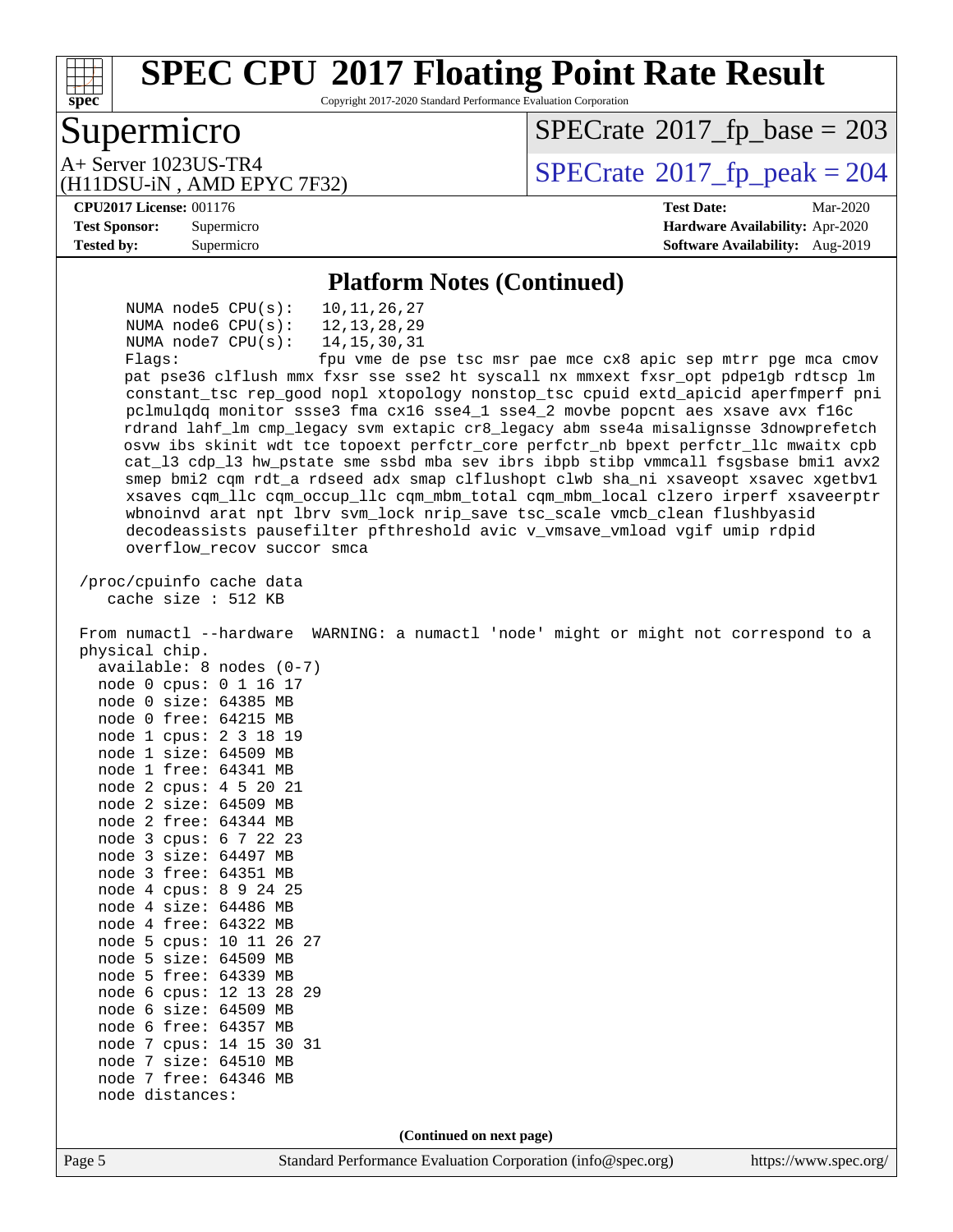

Copyright 2017-2020 Standard Performance Evaluation Corporation

## Supermicro

 $SPECTate$ <sup>®</sup>[2017\\_fp\\_base =](http://www.spec.org/auto/cpu2017/Docs/result-fields.html#SPECrate2017fpbase) 203

(H11DSU-iN , AMD EPYC 7F32)

 $A+$  Server 1023US-TR4<br>  $\langle H11DSU-N$  AMD EPYC 7E32)

**[CPU2017 License:](http://www.spec.org/auto/cpu2017/Docs/result-fields.html#CPU2017License)** 001176 **[Test Date:](http://www.spec.org/auto/cpu2017/Docs/result-fields.html#TestDate)** Mar-2020 **[Test Sponsor:](http://www.spec.org/auto/cpu2017/Docs/result-fields.html#TestSponsor)** Supermicro **[Hardware Availability:](http://www.spec.org/auto/cpu2017/Docs/result-fields.html#HardwareAvailability)** Apr-2020 **[Tested by:](http://www.spec.org/auto/cpu2017/Docs/result-fields.html#Testedby)** Supermicro **Supermicro [Software Availability:](http://www.spec.org/auto/cpu2017/Docs/result-fields.html#SoftwareAvailability)** Aug-2019

#### **[Platform Notes \(Continued\)](http://www.spec.org/auto/cpu2017/Docs/result-fields.html#PlatformNotes)** node 0 1 2 3 4 5 6 7 0: 10 12 12 12 32 32 32 32 1: 12 10 12 12 32 32 32 32 2: 12 12 10 12 32 32 32 32 3: 12 12 12 10 32 32 32 32 4: 32 32 32 32 10 12 12 12 5: 32 32 32 32 12 10 12 12 6: 32 32 32 32 12 12 10 12 7: 32 32 32 32 12 12 12 10 From /proc/meminfo MemTotal: 528301908 kB HugePages\_Total: 0 Hugepagesize: 2048 kB /usr/bin/lsb\_release -d Ubuntu 19.04 From /etc/\*release\* /etc/\*version\* debian\_version: buster/sid os-release: NAME="Ubuntu" VERSION="19.04 (Disco Dingo)" ID=ubuntu ID\_LIKE=debian PRETTY\_NAME="Ubuntu 19.04" VERSION\_ID="19.04" HOME\_URL="<https://www.ubuntu.com/"> SUPPORT\_URL="<https://help.ubuntu.com/"> uname -a: Linux h11dsu-02 5.0.0-25-generic #26-Ubuntu SMP Thu Aug 1 12:04:58 UTC 2019 x86\_64 x86\_64 x86\_64 GNU/Linux Kernel self-reported vulnerability status: CVE-2018-3620 (L1 Terminal Fault): Not affected Microarchitectural Data Sampling: Not affected CVE-2017-5754 (Meltdown): Not affected CVE-2018-3639 (Speculative Store Bypass): Mitigation: Speculative Store Bypass disabled via prctl and seccomp CVE-2017-5753 (Spectre variant 1): Mitigation: usercopy/swapgs barriers and \_\_user pointer sanitization CVE-2017-5715 (Spectre variant 2): Mitigation: Full AMD retpoline, IBPB: conditional, IBRS\_FW, STIBP: conditional, RSB filling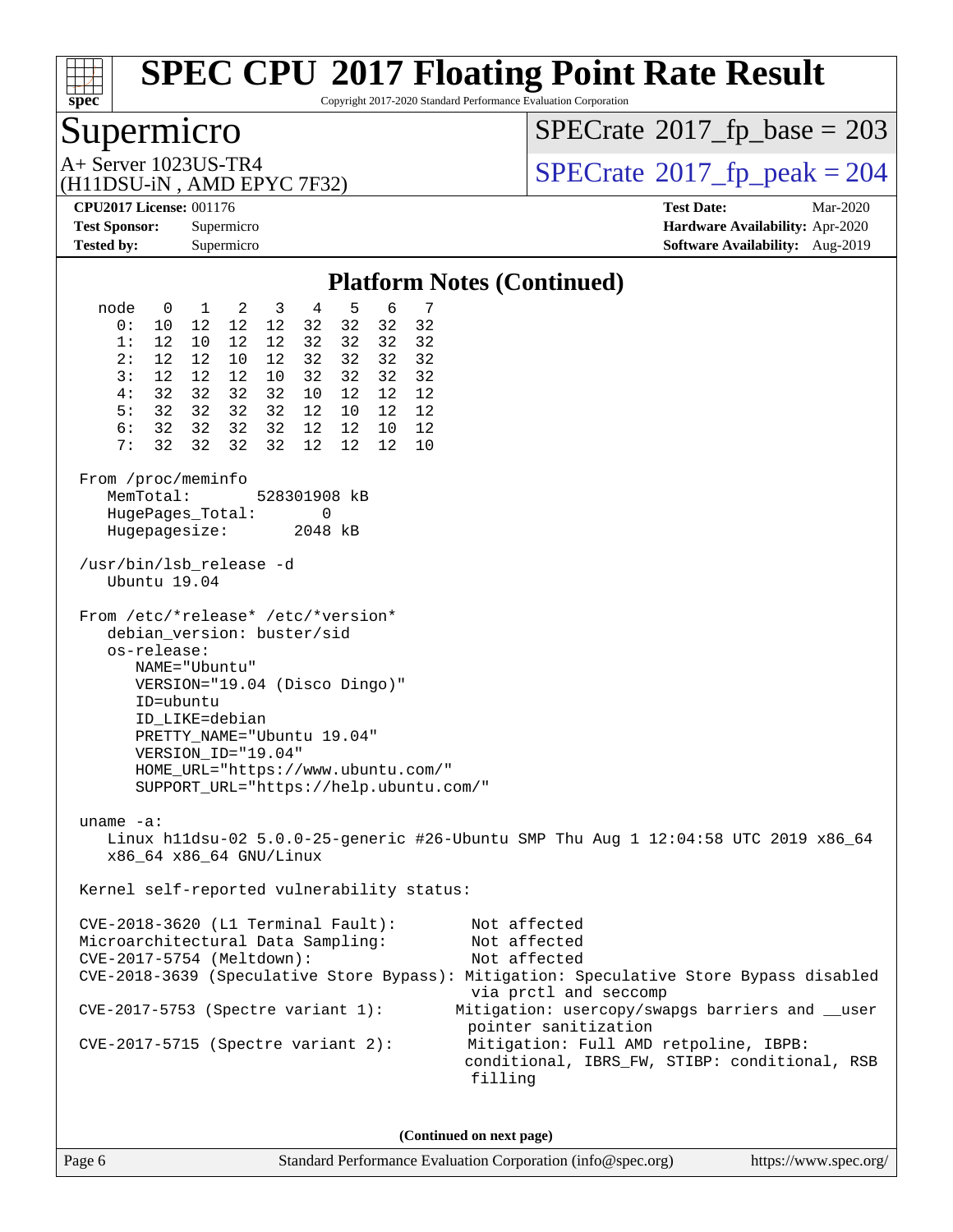

Copyright 2017-2020 Standard Performance Evaluation Corporation

## Supermicro

 $SPECTate$ <sup>®</sup>[2017\\_fp\\_base =](http://www.spec.org/auto/cpu2017/Docs/result-fields.html#SPECrate2017fpbase) 203

(H11DSU-iN , AMD EPYC 7F32)

 $A+$  Server 1023US-TR4<br>  $\langle H11DSU-N$  AMD EPYC 7F32)

**[Tested by:](http://www.spec.org/auto/cpu2017/Docs/result-fields.html#Testedby)** Supermicro **[Software Availability:](http://www.spec.org/auto/cpu2017/Docs/result-fields.html#SoftwareAvailability)** Aug-2019

**[CPU2017 License:](http://www.spec.org/auto/cpu2017/Docs/result-fields.html#CPU2017License)** 001176 **[Test Date:](http://www.spec.org/auto/cpu2017/Docs/result-fields.html#TestDate)** Mar-2020 **[Test Sponsor:](http://www.spec.org/auto/cpu2017/Docs/result-fields.html#TestSponsor)** Supermicro **[Hardware Availability:](http://www.spec.org/auto/cpu2017/Docs/result-fields.html#HardwareAvailability)** Apr-2020

#### **[Platform Notes \(Continued\)](http://www.spec.org/auto/cpu2017/Docs/result-fields.html#PlatformNotes)**

run-level 3 Mar 13 08:46

 SPEC is set to: /home/cpu2017 Filesystem Type Size Used Avail Use% Mounted on<br>
/dev/sda2 ext4 183G 23G 151G 14% / /dev/sda2 ext4 183G 23G 151G 14% /

From /sys/devices/virtual/dmi/id

 BIOS: American Megatrends Inc. 2.1 02/21/2020 Vendor: Supermicro Product: Super Server Serial: 0123456789

 Additional information from dmidecode follows. WARNING: Use caution when you interpret this section. The 'dmidecode' program reads system data which is "intended to allow hardware to be accurately determined", but the intent may not be met, as there are frequent changes to hardware, firmware, and the "DMTF SMBIOS" standard. Memory:

32x SK Hynix HMA82GR7DJR8N-XN 16 kB 2 rank 3200

(End of data from sysinfo program)

#### **[Compiler Version Notes](http://www.spec.org/auto/cpu2017/Docs/result-fields.html#CompilerVersionNotes)**

| Page 7              | Standard Performance Evaluation Corporation (info@spec.org)                                                                                                                                                                                   | https://www.spec.org/ |
|---------------------|-----------------------------------------------------------------------------------------------------------------------------------------------------------------------------------------------------------------------------------------------|-----------------------|
|                     | (Continued on next page)                                                                                                                                                                                                                      |                       |
| $C++$ , $C$         | 511.povray_r(base, peak) 526.blender_r(base, peak)                                                                                                                                                                                            |                       |
| Thread model: posix | AOCC.LLVM.2.0.0.B191.2019_07_19 clang version 8.0.0 (CLANG: Jenkins<br>AOCC_2_0_0-Build#191) (based on LLVM AOCC.LLVM.2.0.0.B191.2019_07_19)<br>Target: x86_64-unknown-linux-gnu<br>InstalledDir: /sppo/dev/compilers/aocc-compiler-2.0.0/bin |                       |
| $C++$               | 508.namd_r(base, peak) 510.parest_r(base, peak)                                                                                                                                                                                               |                       |
| Thread model: posix | AOCC.LLVM.2.0.0.B191.2019_07_19 clang version 8.0.0 (CLANG: Jenkins<br>AOCC_2_0_0-Build#191) (based on LLVM AOCC.LLVM.2.0.0.B191.2019_07_19)<br>Target: x86_64-unknown-linux-gnu<br>InstalledDir: /sppo/dev/compilers/aocc-compiler-2.0.0/bin |                       |
| C                   | 519.1bm_r(base, peak) 538.imagick_r(base, peak)<br>$544.nab_r(base, peak)$                                                                                                                                                                    |                       |
|                     |                                                                                                                                                                                                                                               |                       |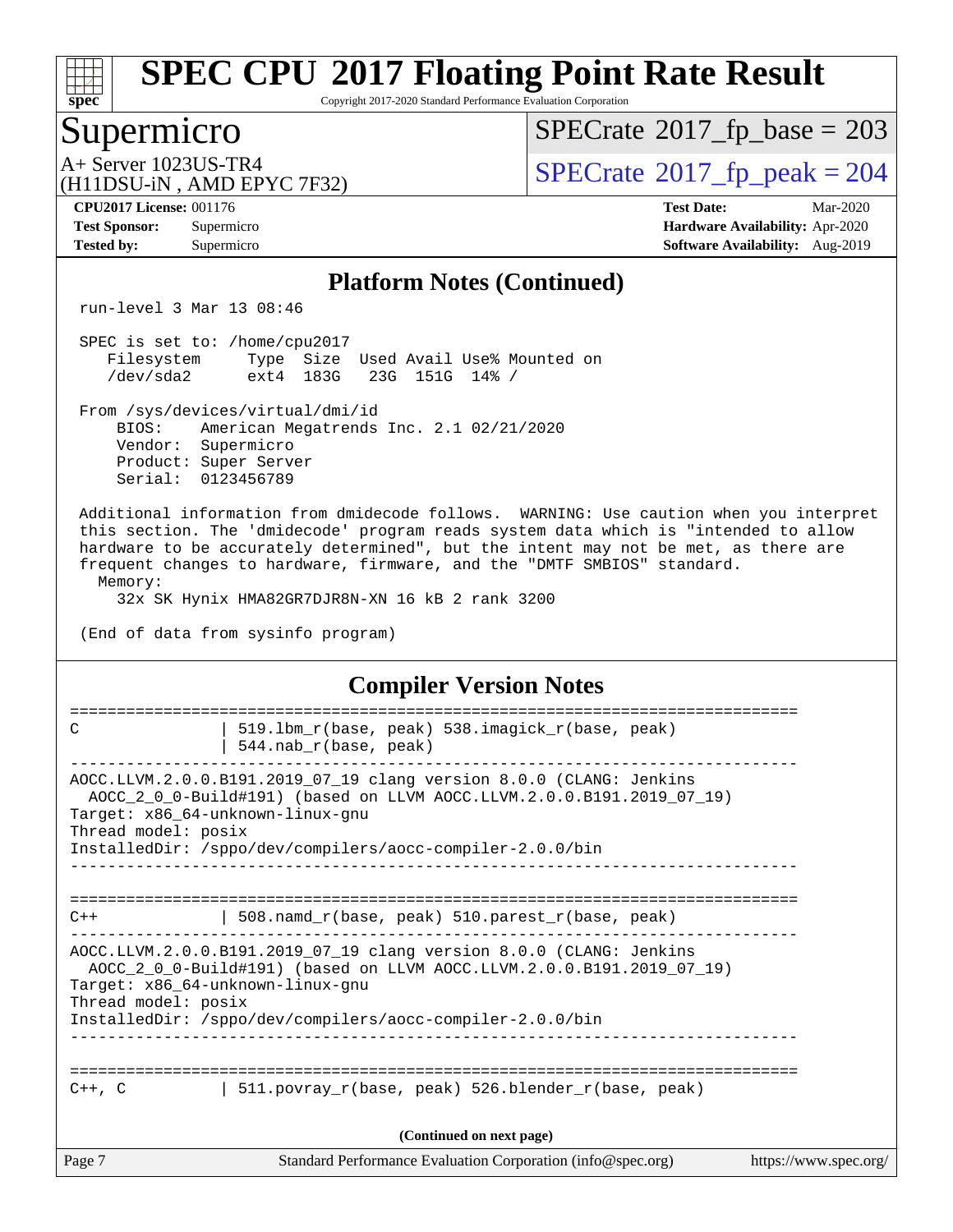

Copyright 2017-2020 Standard Performance Evaluation Corporation

## Supermicro

 $SPECTate$ <sup>®</sup>[2017\\_fp\\_base =](http://www.spec.org/auto/cpu2017/Docs/result-fields.html#SPECrate2017fpbase) 203

(H11DSU-iN , AMD EPYC 7F32)

A+ Server 1023US-TR4<br>
(H11DSU-iN AMD EPYC 7F32) [SPECrate](http://www.spec.org/auto/cpu2017/Docs/result-fields.html#SPECrate2017fppeak)®[2017\\_fp\\_peak = 2](http://www.spec.org/auto/cpu2017/Docs/result-fields.html#SPECrate2017fppeak)04

**[CPU2017 License:](http://www.spec.org/auto/cpu2017/Docs/result-fields.html#CPU2017License)** 001176 **[Test Date:](http://www.spec.org/auto/cpu2017/Docs/result-fields.html#TestDate)** Mar-2020 **[Test Sponsor:](http://www.spec.org/auto/cpu2017/Docs/result-fields.html#TestSponsor)** Supermicro **[Hardware Availability:](http://www.spec.org/auto/cpu2017/Docs/result-fields.html#HardwareAvailability)** Apr-2020 **[Tested by:](http://www.spec.org/auto/cpu2017/Docs/result-fields.html#Testedby)** Supermicro **Supermicro [Software Availability:](http://www.spec.org/auto/cpu2017/Docs/result-fields.html#SoftwareAvailability)** Aug-2019

#### **[Compiler Version Notes \(Continued\)](http://www.spec.org/auto/cpu2017/Docs/result-fields.html#CompilerVersionNotes)**

|                                                         | (Continued on next page)                                                                                                                     |  |
|---------------------------------------------------------|----------------------------------------------------------------------------------------------------------------------------------------------|--|
|                                                         |                                                                                                                                              |  |
| Fortran, C                                              | 521.wrf_r(base, peak) 527.cam4_r(base, peak)                                                                                                 |  |
|                                                         |                                                                                                                                              |  |
|                                                         |                                                                                                                                              |  |
| Thread model: posix                                     | InstalledDir: /sppo/dev/compilers/aocc-compiler-2.0.0/bin                                                                                    |  |
| Target: x86_64-unknown-linux-gnu                        |                                                                                                                                              |  |
|                                                         | AOCC.LLVM.2.0.0.B191.2019_07_19 clang version 8.0.0 (CLANG: Jenkins<br>AOCC_2_0_0-Build#191) (based on LLVM AOCC.LLVM.2.0.0.B191.2019_07_19) |  |
|                                                         |                                                                                                                                              |  |
| Fortran                                                 | 503.bwaves_r(base, peak) 549.fotonik3d_r(base, peak)<br>  554.roms_r(base, peak)                                                             |  |
|                                                         |                                                                                                                                              |  |
| Thread model: posix                                     | InstalledDir: /sppo/dev/compilers/aocc-compiler-2.0.0/bin                                                                                    |  |
| Target: x86_64-unknown-linux-gnu                        |                                                                                                                                              |  |
|                                                         | AOCC_2_0_0-Build#191) (based on LLVM AOCC.LLVM.2.0.0.B191.2019_07_19)                                                                        |  |
|                                                         | InstalledDir: /sppo/dev/compilers/aocc-compiler-2.0.0/bin<br>AOCC.LLVM.2.0.0.B191.2019_07_19 clang version 8.0.0 (CLANG: Jenkins             |  |
| Thread model: posix                                     |                                                                                                                                              |  |
| Target: x86 64-unknown-linux-gnu                        | AOCC_2_0_0-Build#191) (based on LLVM AOCC.LLVM.2.0.0.B191.2019_07_19)                                                                        |  |
|                                                         | AOCC.LLVM.2.0.0.B191.2019_07_19 clang version 8.0.0 (CLANG: Jenkins                                                                          |  |
| Thread model: posix                                     | InstalledDir: /sppo/dev/compilers/aocc-compiler-2.0.0/bin                                                                                    |  |
|                                                         | Target: x86_64-unknown-linux-gnu                                                                                                             |  |
|                                                         | AOCC.LLVM.2.0.0.B191.2019_07_19 clang version 8.0.0 (CLANG: Jenkins<br>AOCC_2_0_0-Build#191) (based on LLVM AOCC.LLVM.2.0.0.B191.2019_07_19) |  |
|                                                         |                                                                                                                                              |  |
|                                                         | $C++$ , C, Fortran   507.cactuBSSN_r(base, peak)                                                                                             |  |
|                                                         |                                                                                                                                              |  |
|                                                         | InstalledDir: /sppo/dev/compilers/aocc-compiler-2.0.0/bin                                                                                    |  |
| Thread model: posix                                     |                                                                                                                                              |  |
|                                                         | Target: x86_64-unknown-linux-gnu                                                                                                             |  |
|                                                         | AOCC.LLVM.2.0.0.B191.2019_07_19 clang version 8.0.0 (CLANG: Jenkins<br>AOCC_2_0_0-Build#191) (based on LLVM AOCC.LLVM.2.0.0.B191.2019_07_19) |  |
|                                                         | InstalledDir: /sppo/dev/compilers/aocc-compiler-2.0.0/bin                                                                                    |  |
| Target: x86_64-unknown-linux-gnu<br>Thread model: posix |                                                                                                                                              |  |
|                                                         | AOCC 2 0 0-Build#191) (based on LLVM AOCC.LLVM.2.0.0.B191.2019 07 19)                                                                        |  |
|                                                         |                                                                                                                                              |  |
|                                                         | AOCC.LLVM.2.0.0.B191.2019_07_19 clang version 8.0.0 (CLANG: Jenkins                                                                          |  |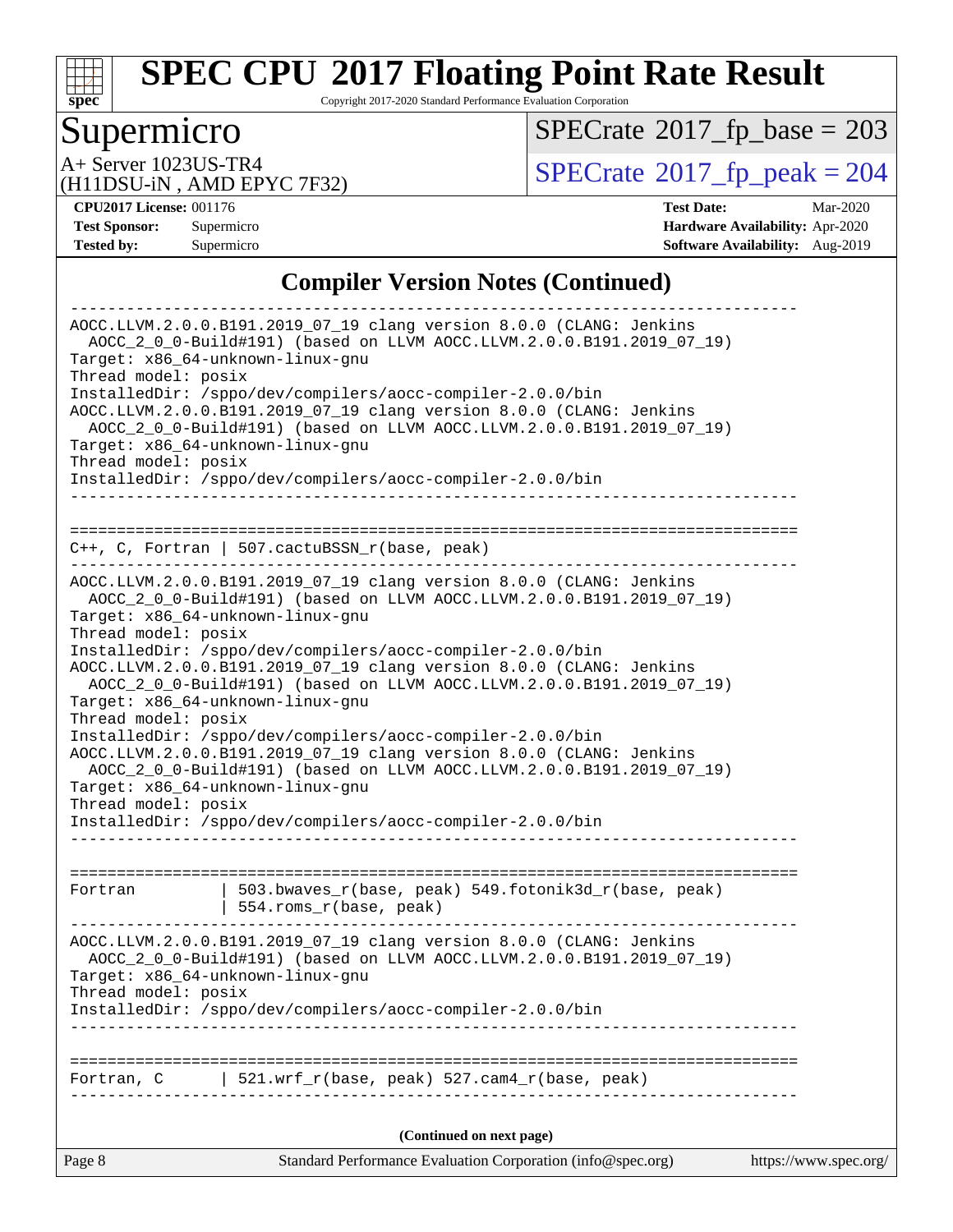

Copyright 2017-2020 Standard Performance Evaluation Corporation

## Supermicro

 $SPECTate$ <sup>®</sup>[2017\\_fp\\_base =](http://www.spec.org/auto/cpu2017/Docs/result-fields.html#SPECrate2017fpbase) 203

(H11DSU-iN , AMD EPYC 7F32)

 $A+$  Server 1023US-TR4<br>  $\langle H11DSU-N$  AMD EPYC 7E32)

**[CPU2017 License:](http://www.spec.org/auto/cpu2017/Docs/result-fields.html#CPU2017License)** 001176 **[Test Date:](http://www.spec.org/auto/cpu2017/Docs/result-fields.html#TestDate)** Mar-2020 **[Test Sponsor:](http://www.spec.org/auto/cpu2017/Docs/result-fields.html#TestSponsor)** Supermicro **[Hardware Availability:](http://www.spec.org/auto/cpu2017/Docs/result-fields.html#HardwareAvailability)** Apr-2020 **[Tested by:](http://www.spec.org/auto/cpu2017/Docs/result-fields.html#Testedby)** Supermicro **Supermicro [Software Availability:](http://www.spec.org/auto/cpu2017/Docs/result-fields.html#SoftwareAvailability)** Aug-2019

#### **[Compiler Version Notes \(Continued\)](http://www.spec.org/auto/cpu2017/Docs/result-fields.html#CompilerVersionNotes)**

AOCC.LLVM.2.0.0.B191.2019\_07\_19 clang version 8.0.0 (CLANG: Jenkins AOCC\_2\_0\_0-Build#191) (based on LLVM AOCC.LLVM.2.0.0.B191.2019\_07\_19) Target: x86\_64-unknown-linux-gnu Thread model: posix InstalledDir: /sppo/dev/compilers/aocc-compiler-2.0.0/bin AOCC.LLVM.2.0.0.B191.2019\_07\_19 clang version 8.0.0 (CLANG: Jenkins AOCC\_2\_0\_0-Build#191) (based on LLVM AOCC.LLVM.2.0.0.B191.2019\_07\_19) Target: x86\_64-unknown-linux-gnu Thread model: posix InstalledDir: /sppo/dev/compilers/aocc-compiler-2.0.0/bin ------------------------------------------------------------------------------

## **[Base Compiler Invocation](http://www.spec.org/auto/cpu2017/Docs/result-fields.html#BaseCompilerInvocation)**

[C benchmarks](http://www.spec.org/auto/cpu2017/Docs/result-fields.html#Cbenchmarks): [clang](http://www.spec.org/cpu2017/results/res2020q2/cpu2017-20200331-21848.flags.html#user_CCbase_clang-c)

[C++ benchmarks:](http://www.spec.org/auto/cpu2017/Docs/result-fields.html#CXXbenchmarks) [clang++](http://www.spec.org/cpu2017/results/res2020q2/cpu2017-20200331-21848.flags.html#user_CXXbase_clang-cpp)

[Fortran benchmarks](http://www.spec.org/auto/cpu2017/Docs/result-fields.html#Fortranbenchmarks): [flang](http://www.spec.org/cpu2017/results/res2020q2/cpu2017-20200331-21848.flags.html#user_FCbase_flang)

[Benchmarks using both Fortran and C](http://www.spec.org/auto/cpu2017/Docs/result-fields.html#BenchmarksusingbothFortranandC): [flang](http://www.spec.org/cpu2017/results/res2020q2/cpu2017-20200331-21848.flags.html#user_CC_FCbase_flang) [clang](http://www.spec.org/cpu2017/results/res2020q2/cpu2017-20200331-21848.flags.html#user_CC_FCbase_clang-c)

[Benchmarks using both C and C++](http://www.spec.org/auto/cpu2017/Docs/result-fields.html#BenchmarksusingbothCandCXX): [clang++](http://www.spec.org/cpu2017/results/res2020q2/cpu2017-20200331-21848.flags.html#user_CC_CXXbase_clang-cpp) [clang](http://www.spec.org/cpu2017/results/res2020q2/cpu2017-20200331-21848.flags.html#user_CC_CXXbase_clang-c)

[Benchmarks using Fortran, C, and C++:](http://www.spec.org/auto/cpu2017/Docs/result-fields.html#BenchmarksusingFortranCandCXX) [clang++](http://www.spec.org/cpu2017/results/res2020q2/cpu2017-20200331-21848.flags.html#user_CC_CXX_FCbase_clang-cpp) [clang](http://www.spec.org/cpu2017/results/res2020q2/cpu2017-20200331-21848.flags.html#user_CC_CXX_FCbase_clang-c) [flang](http://www.spec.org/cpu2017/results/res2020q2/cpu2017-20200331-21848.flags.html#user_CC_CXX_FCbase_flang)

## **[Base Portability Flags](http://www.spec.org/auto/cpu2017/Docs/result-fields.html#BasePortabilityFlags)**

 503.bwaves\_r: [-DSPEC\\_LP64](http://www.spec.org/cpu2017/results/res2020q2/cpu2017-20200331-21848.flags.html#suite_baseEXTRA_PORTABILITY503_bwaves_r_DSPEC_LP64) 507.cactuBSSN\_r: [-DSPEC\\_LP64](http://www.spec.org/cpu2017/results/res2020q2/cpu2017-20200331-21848.flags.html#suite_baseEXTRA_PORTABILITY507_cactuBSSN_r_DSPEC_LP64) 508.namd\_r: [-DSPEC\\_LP64](http://www.spec.org/cpu2017/results/res2020q2/cpu2017-20200331-21848.flags.html#suite_baseEXTRA_PORTABILITY508_namd_r_DSPEC_LP64) 510.parest\_r: [-DSPEC\\_LP64](http://www.spec.org/cpu2017/results/res2020q2/cpu2017-20200331-21848.flags.html#suite_baseEXTRA_PORTABILITY510_parest_r_DSPEC_LP64) 511.povray\_r: [-DSPEC\\_LP64](http://www.spec.org/cpu2017/results/res2020q2/cpu2017-20200331-21848.flags.html#suite_baseEXTRA_PORTABILITY511_povray_r_DSPEC_LP64) 519.lbm\_r: [-DSPEC\\_LP64](http://www.spec.org/cpu2017/results/res2020q2/cpu2017-20200331-21848.flags.html#suite_baseEXTRA_PORTABILITY519_lbm_r_DSPEC_LP64) 521.wrf\_r: [-DSPEC\\_CASE\\_FLAG](http://www.spec.org/cpu2017/results/res2020q2/cpu2017-20200331-21848.flags.html#b521.wrf_r_baseCPORTABILITY_DSPEC_CASE_FLAG) [-Mbyteswapio](http://www.spec.org/cpu2017/results/res2020q2/cpu2017-20200331-21848.flags.html#user_baseFPORTABILITY521_wrf_r_F-mbyteswapio_543c39ce38db59bcbc3b888917ef58c313007ae1c27520b689e012995ae261114051d1d5efcb4182d175ce22a6a15532d3a9999882dd2c360e6d853f41da6883) [-DSPEC\\_LP64](http://www.spec.org/cpu2017/results/res2020q2/cpu2017-20200331-21848.flags.html#suite_baseEXTRA_PORTABILITY521_wrf_r_DSPEC_LP64) 526.blender\_r: [-funsigned-char](http://www.spec.org/cpu2017/results/res2020q2/cpu2017-20200331-21848.flags.html#user_baseCPORTABILITY526_blender_r_aocc-unsigned-char) [-D\\_\\_BOOL\\_DEFINED](http://www.spec.org/cpu2017/results/res2020q2/cpu2017-20200331-21848.flags.html#b526.blender_r_baseCXXPORTABILITY_D__BOOL_DEFINED) [-DSPEC\\_LP64](http://www.spec.org/cpu2017/results/res2020q2/cpu2017-20200331-21848.flags.html#suite_baseEXTRA_PORTABILITY526_blender_r_DSPEC_LP64) 527.cam4\_r: [-DSPEC\\_CASE\\_FLAG](http://www.spec.org/cpu2017/results/res2020q2/cpu2017-20200331-21848.flags.html#b527.cam4_r_basePORTABILITY_DSPEC_CASE_FLAG) [-DSPEC\\_LP64](http://www.spec.org/cpu2017/results/res2020q2/cpu2017-20200331-21848.flags.html#suite_baseEXTRA_PORTABILITY527_cam4_r_DSPEC_LP64)

**(Continued on next page)**

Page 9 Standard Performance Evaluation Corporation [\(info@spec.org\)](mailto:info@spec.org) <https://www.spec.org/>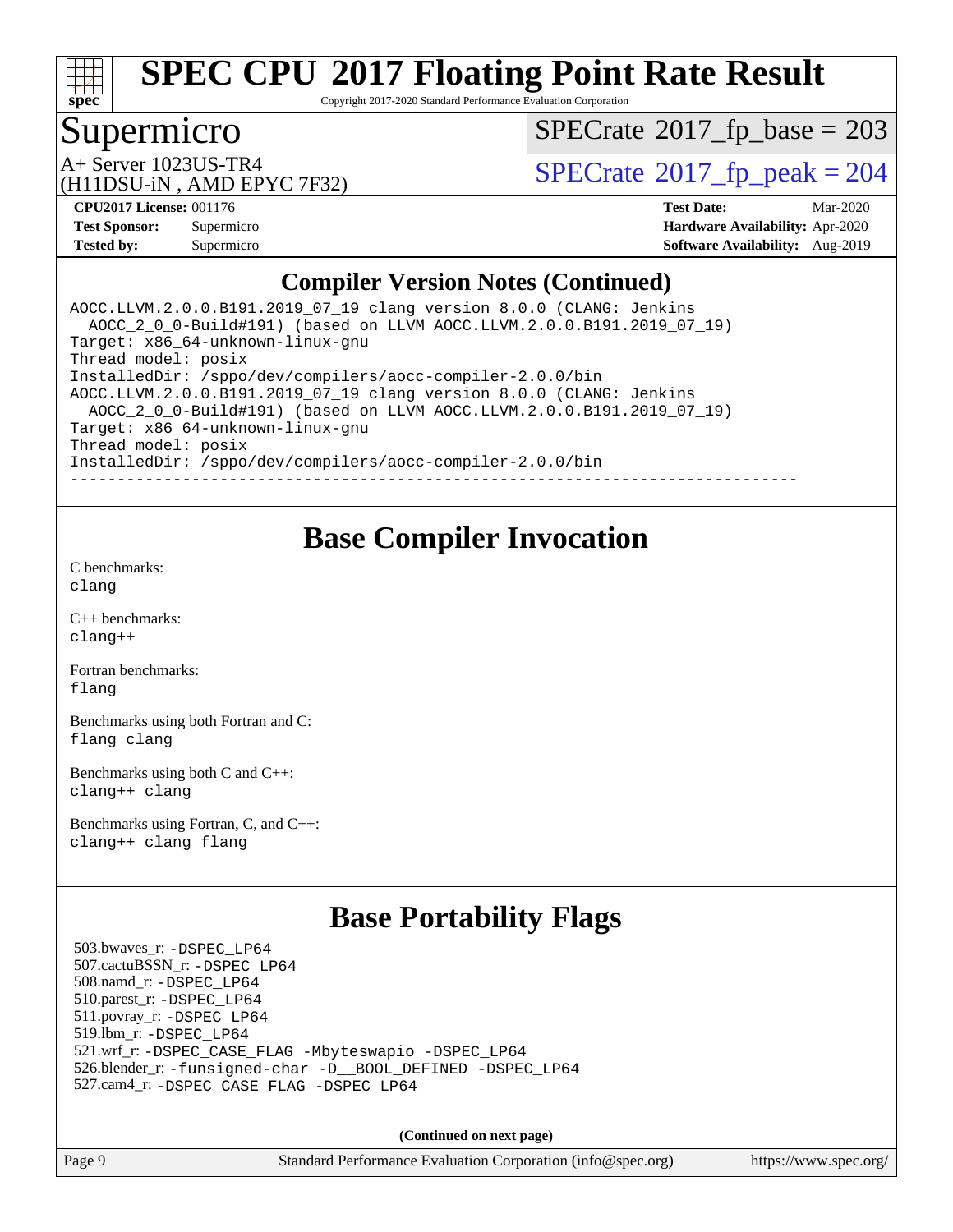

Copyright 2017-2020 Standard Performance Evaluation Corporation

## Supermicro

 $SPECTate$ <sup>®</sup>[2017\\_fp\\_base =](http://www.spec.org/auto/cpu2017/Docs/result-fields.html#SPECrate2017fpbase) 203

(H11DSU-iN , AMD EPYC 7F32)

 $A+$  Server 1023US-TR4<br>  $\langle H11DSU-N$  AMD EPYC 7E32)

**[CPU2017 License:](http://www.spec.org/auto/cpu2017/Docs/result-fields.html#CPU2017License)** 001176 **[Test Date:](http://www.spec.org/auto/cpu2017/Docs/result-fields.html#TestDate)** Mar-2020 **[Test Sponsor:](http://www.spec.org/auto/cpu2017/Docs/result-fields.html#TestSponsor)** Supermicro **[Hardware Availability:](http://www.spec.org/auto/cpu2017/Docs/result-fields.html#HardwareAvailability)** Apr-2020 **[Tested by:](http://www.spec.org/auto/cpu2017/Docs/result-fields.html#Testedby)** Supermicro **Supermicro [Software Availability:](http://www.spec.org/auto/cpu2017/Docs/result-fields.html#SoftwareAvailability)** Aug-2019

## **[Base Portability Flags \(Continued\)](http://www.spec.org/auto/cpu2017/Docs/result-fields.html#BasePortabilityFlags)**

 538.imagick\_r: [-DSPEC\\_LP64](http://www.spec.org/cpu2017/results/res2020q2/cpu2017-20200331-21848.flags.html#suite_baseEXTRA_PORTABILITY538_imagick_r_DSPEC_LP64) 544.nab\_r: [-DSPEC\\_LP64](http://www.spec.org/cpu2017/results/res2020q2/cpu2017-20200331-21848.flags.html#suite_baseEXTRA_PORTABILITY544_nab_r_DSPEC_LP64) 549.fotonik3d\_r: [-DSPEC\\_LP64](http://www.spec.org/cpu2017/results/res2020q2/cpu2017-20200331-21848.flags.html#suite_baseEXTRA_PORTABILITY549_fotonik3d_r_DSPEC_LP64) 554.roms\_r: [-DSPEC\\_LP64](http://www.spec.org/cpu2017/results/res2020q2/cpu2017-20200331-21848.flags.html#suite_baseEXTRA_PORTABILITY554_roms_r_DSPEC_LP64)

### **[Base Optimization Flags](http://www.spec.org/auto/cpu2017/Docs/result-fields.html#BaseOptimizationFlags)**

#### [C benchmarks](http://www.spec.org/auto/cpu2017/Docs/result-fields.html#Cbenchmarks):

[-flto](http://www.spec.org/cpu2017/results/res2020q2/cpu2017-20200331-21848.flags.html#user_CCbase_aocc-flto) [-Wl,-mllvm -Wl,-function-specialize](http://www.spec.org/cpu2017/results/res2020q2/cpu2017-20200331-21848.flags.html#user_CCbase_F-function-specialize_7e7e661e57922243ee67c9a1251cb8910e607325179a0ce7f2884e09a6f5d4a5ef0ae4f37e8a2a11c95fc48e931f06dc2b6016f14b511fcb441e048bef1b065a) [-Wl,-mllvm -Wl,-region-vectorize](http://www.spec.org/cpu2017/results/res2020q2/cpu2017-20200331-21848.flags.html#user_CCbase_F-region-vectorize_fb6c6b5aa293c88efc6c7c2b52b20755e943585b1fe8658c35afef78727fff56e1a56891413c30e36b8e2a6f9a71126986319243e80eb6110b78b288f533c52b) [-Wl,-mllvm -Wl,-vector-library=LIBMVEC](http://www.spec.org/cpu2017/results/res2020q2/cpu2017-20200331-21848.flags.html#user_CCbase_F-use-vector-library_0a14b27fae317f283640384a31f7bfcc2bd4c1d0b5cfc618a3a430800c9b20217b00f61303eff223a3251b4f06ffbc9739dc5296db9d1fbb9ad24a3939d86d66) [-Wl,-mllvm -Wl,-reduce-array-computations=3](http://www.spec.org/cpu2017/results/res2020q2/cpu2017-20200331-21848.flags.html#user_CCbase_F-reduce-array-computations_b882aefe7a5dda4e33149f6299762b9a720dace3e498e13756f4c04e5a19edf5315c1f3993de2e61ec41e8c206231f84e05da7040e1bb5d69ba27d10a12507e4) [-O3](http://www.spec.org/cpu2017/results/res2020q2/cpu2017-20200331-21848.flags.html#user_CCbase_F-O3) [-ffast-math](http://www.spec.org/cpu2017/results/res2020q2/cpu2017-20200331-21848.flags.html#user_CCbase_aocc-ffast-math) [-march=znver2](http://www.spec.org/cpu2017/results/res2020q2/cpu2017-20200331-21848.flags.html#user_CCbase_aocc-march_3e2e19cff2eeef60c5d90b059483627c9ea47eca6d66670dbd53f9185f6439e27eb5e104cf773e9e8ab18c8842ce63e461a3e948d0214bd567ef3ade411bf467) [-fstruct-layout=3](http://www.spec.org/cpu2017/results/res2020q2/cpu2017-20200331-21848.flags.html#user_CCbase_F-struct-layout) [-mllvm -unroll-threshold=50](http://www.spec.org/cpu2017/results/res2020q2/cpu2017-20200331-21848.flags.html#user_CCbase_F-unroll-threshold_458874500b2c105d6d5cb4d7a611c40e2b16e9e3d26b355fea72d644c3673b4de4b3932662f0ed3dbec75c491a13da2d2ca81180bd779dc531083ef1e1e549dc) [-fremap-arrays](http://www.spec.org/cpu2017/results/res2020q2/cpu2017-20200331-21848.flags.html#user_CCbase_F-fremap-arrays) [-mllvm -function-specialize](http://www.spec.org/cpu2017/results/res2020q2/cpu2017-20200331-21848.flags.html#user_CCbase_F-function-specialize_233b3bdba86027f1b094368157e481c5bc59f40286dc25bfadc1858dcd5745c24fd30d5f188710db7fea399bcc9f44a80b3ce3aacc70a8870250c3ae5e1f35b8) [-mllvm -enable-gvn-hoist](http://www.spec.org/cpu2017/results/res2020q2/cpu2017-20200331-21848.flags.html#user_CCbase_F-enable-gvn-hoist_e5856354646dd6ca1333a0ad99b817e4cf8932b91b82809fd8fd47ceff7b22a89eba5c98fd3e3fa5200368fd772cec3dd56abc3c8f7b655a71b9f9848dddedd5) [-mllvm -reduce-array-computations=3](http://www.spec.org/cpu2017/results/res2020q2/cpu2017-20200331-21848.flags.html#user_CCbase_F-reduce-array-computations_aceadb8604558b566e0e3a0d7a3c1533923dd1fa0889614e16288028922629a28d5695c24d3b3be4306b1e311c54317dfffe3a2e57fbcaabc737a1798de39145) [-mllvm -global-vectorize-slp](http://www.spec.org/cpu2017/results/res2020q2/cpu2017-20200331-21848.flags.html#user_CCbase_F-global-vectorize-slp_a3935e8627af4ced727033b1ffd4db27f4d541a363d28d82bf4c2925fb3a0fd4115d6e42d13a2829f9e024d6608eb67a85cb49770f2da5c5ac8dbc737afad603) [-mllvm -vector-library=LIBMVEC](http://www.spec.org/cpu2017/results/res2020q2/cpu2017-20200331-21848.flags.html#user_CCbase_F-use-vector-library_e584e20b4f7ec96aa109254b65d8e01d864f3d68580371b9d93ed7c338191d4cfce20c3c864632264effc6bbe4c7c38153d02096a342ee92501c4a53204a7871) [-mllvm -inline-threshold=1000](http://www.spec.org/cpu2017/results/res2020q2/cpu2017-20200331-21848.flags.html#user_CCbase_dragonegg-llvm-inline-threshold_b7832241b0a6397e4ecdbaf0eb7defdc10f885c2a282fa3240fdc99844d543fda39cf8a4a9dccf68cf19b5438ac3b455264f478df15da0f4988afa40d8243bab) [-flv-function-specialization](http://www.spec.org/cpu2017/results/res2020q2/cpu2017-20200331-21848.flags.html#user_CCbase_F-flv-function-specialization) [-z muldefs](http://www.spec.org/cpu2017/results/res2020q2/cpu2017-20200331-21848.flags.html#user_CCbase_aocc-muldefs) [-lmvec](http://www.spec.org/cpu2017/results/res2020q2/cpu2017-20200331-21848.flags.html#user_CCbase_F-lmvec) [-lamdlibm](http://www.spec.org/cpu2017/results/res2020q2/cpu2017-20200331-21848.flags.html#user_CCbase_F-lamdlibm) [-ljemalloc](http://www.spec.org/cpu2017/results/res2020q2/cpu2017-20200331-21848.flags.html#user_CCbase_jemalloc-lib) [-lflang](http://www.spec.org/cpu2017/results/res2020q2/cpu2017-20200331-21848.flags.html#user_CCbase_F-lflang)

#### [C++ benchmarks:](http://www.spec.org/auto/cpu2017/Docs/result-fields.html#CXXbenchmarks)

[-std=c++98](http://www.spec.org/cpu2017/results/res2020q2/cpu2017-20200331-21848.flags.html#user_CXXbase_std-cpp) [-flto](http://www.spec.org/cpu2017/results/res2020q2/cpu2017-20200331-21848.flags.html#user_CXXbase_aocc-flto) [-Wl,-mllvm -Wl,-function-specialize](http://www.spec.org/cpu2017/results/res2020q2/cpu2017-20200331-21848.flags.html#user_CXXbase_F-function-specialize_7e7e661e57922243ee67c9a1251cb8910e607325179a0ce7f2884e09a6f5d4a5ef0ae4f37e8a2a11c95fc48e931f06dc2b6016f14b511fcb441e048bef1b065a) [-Wl,-mllvm -Wl,-region-vectorize](http://www.spec.org/cpu2017/results/res2020q2/cpu2017-20200331-21848.flags.html#user_CXXbase_F-region-vectorize_fb6c6b5aa293c88efc6c7c2b52b20755e943585b1fe8658c35afef78727fff56e1a56891413c30e36b8e2a6f9a71126986319243e80eb6110b78b288f533c52b) [-Wl,-mllvm -Wl,-vector-library=LIBMVEC](http://www.spec.org/cpu2017/results/res2020q2/cpu2017-20200331-21848.flags.html#user_CXXbase_F-use-vector-library_0a14b27fae317f283640384a31f7bfcc2bd4c1d0b5cfc618a3a430800c9b20217b00f61303eff223a3251b4f06ffbc9739dc5296db9d1fbb9ad24a3939d86d66) [-Wl,-mllvm -Wl,-reduce-array-computations=3](http://www.spec.org/cpu2017/results/res2020q2/cpu2017-20200331-21848.flags.html#user_CXXbase_F-reduce-array-computations_b882aefe7a5dda4e33149f6299762b9a720dace3e498e13756f4c04e5a19edf5315c1f3993de2e61ec41e8c206231f84e05da7040e1bb5d69ba27d10a12507e4) [-Wl,-mllvm -Wl,-suppress-fmas](http://www.spec.org/cpu2017/results/res2020q2/cpu2017-20200331-21848.flags.html#user_CXXbase_F-suppress-fmas_f00f00630e4a059e8af9c161e9bbf420bcf19890a7f99d5933525e66aa4b0bb3ab2339d2b12d97d3a5f5d271e839fe9c109938e91fe06230fb53651590cfa1e8) [-O3](http://www.spec.org/cpu2017/results/res2020q2/cpu2017-20200331-21848.flags.html#user_CXXbase_F-O3) [-ffast-math](http://www.spec.org/cpu2017/results/res2020q2/cpu2017-20200331-21848.flags.html#user_CXXbase_aocc-ffast-math) [-march=znver2](http://www.spec.org/cpu2017/results/res2020q2/cpu2017-20200331-21848.flags.html#user_CXXbase_aocc-march_3e2e19cff2eeef60c5d90b059483627c9ea47eca6d66670dbd53f9185f6439e27eb5e104cf773e9e8ab18c8842ce63e461a3e948d0214bd567ef3ade411bf467) [-mllvm -loop-unswitch-threshold=200000](http://www.spec.org/cpu2017/results/res2020q2/cpu2017-20200331-21848.flags.html#user_CXXbase_F-loop-unswitch-threshold_f9a82ae3270e55b5fbf79d0d96ee93606b73edbbe527d20b18b7bff1a3a146ad50cfc7454c5297978340ae9213029016a7d16221274d672d3f7f42ed25274e1d) [-mllvm -vector-library=LIBMVEC](http://www.spec.org/cpu2017/results/res2020q2/cpu2017-20200331-21848.flags.html#user_CXXbase_F-use-vector-library_e584e20b4f7ec96aa109254b65d8e01d864f3d68580371b9d93ed7c338191d4cfce20c3c864632264effc6bbe4c7c38153d02096a342ee92501c4a53204a7871) [-mllvm -unroll-threshold=100](http://www.spec.org/cpu2017/results/res2020q2/cpu2017-20200331-21848.flags.html#user_CXXbase_F-unroll-threshold_2755d0c78138845d361fa1543e3a063fffa198df9b3edf0cfb856bbc88a81e1769b12ac7a550c5d35197be55360db1a3f95a8d1304df999456cabf5120c45168) [-flv-function-specialization](http://www.spec.org/cpu2017/results/res2020q2/cpu2017-20200331-21848.flags.html#user_CXXbase_F-flv-function-specialization) [-mllvm -enable-partial-unswitch](http://www.spec.org/cpu2017/results/res2020q2/cpu2017-20200331-21848.flags.html#user_CXXbase_F-enable-partial-unswitch_6e1c33f981d77963b1eaf834973128a7f33ce3f8e27f54689656697a35e89dcc875281e0e6283d043e32f367dcb605ba0e307a92e830f7e326789fa6c61b35d3) [-z muldefs](http://www.spec.org/cpu2017/results/res2020q2/cpu2017-20200331-21848.flags.html#user_CXXbase_aocc-muldefs) [-lmvec](http://www.spec.org/cpu2017/results/res2020q2/cpu2017-20200331-21848.flags.html#user_CXXbase_F-lmvec) [-lamdlibm](http://www.spec.org/cpu2017/results/res2020q2/cpu2017-20200331-21848.flags.html#user_CXXbase_F-lamdlibm) [-ljemalloc](http://www.spec.org/cpu2017/results/res2020q2/cpu2017-20200331-21848.flags.html#user_CXXbase_jemalloc-lib) [-lflang](http://www.spec.org/cpu2017/results/res2020q2/cpu2017-20200331-21848.flags.html#user_CXXbase_F-lflang)

#### [Fortran benchmarks](http://www.spec.org/auto/cpu2017/Docs/result-fields.html#Fortranbenchmarks):

[-flto](http://www.spec.org/cpu2017/results/res2020q2/cpu2017-20200331-21848.flags.html#user_FCbase_aocc-flto) [-Wl,-mllvm -Wl,-function-specialize](http://www.spec.org/cpu2017/results/res2020q2/cpu2017-20200331-21848.flags.html#user_FCbase_F-function-specialize_7e7e661e57922243ee67c9a1251cb8910e607325179a0ce7f2884e09a6f5d4a5ef0ae4f37e8a2a11c95fc48e931f06dc2b6016f14b511fcb441e048bef1b065a) [-Wl,-mllvm -Wl,-region-vectorize](http://www.spec.org/cpu2017/results/res2020q2/cpu2017-20200331-21848.flags.html#user_FCbase_F-region-vectorize_fb6c6b5aa293c88efc6c7c2b52b20755e943585b1fe8658c35afef78727fff56e1a56891413c30e36b8e2a6f9a71126986319243e80eb6110b78b288f533c52b) [-Wl,-mllvm -Wl,-vector-library=LIBMVEC](http://www.spec.org/cpu2017/results/res2020q2/cpu2017-20200331-21848.flags.html#user_FCbase_F-use-vector-library_0a14b27fae317f283640384a31f7bfcc2bd4c1d0b5cfc618a3a430800c9b20217b00f61303eff223a3251b4f06ffbc9739dc5296db9d1fbb9ad24a3939d86d66) [-Wl,-mllvm -Wl,-reduce-array-computations=3](http://www.spec.org/cpu2017/results/res2020q2/cpu2017-20200331-21848.flags.html#user_FCbase_F-reduce-array-computations_b882aefe7a5dda4e33149f6299762b9a720dace3e498e13756f4c04e5a19edf5315c1f3993de2e61ec41e8c206231f84e05da7040e1bb5d69ba27d10a12507e4) [-O3](http://www.spec.org/cpu2017/results/res2020q2/cpu2017-20200331-21848.flags.html#user_FCbase_F-O3) [-march=znver2](http://www.spec.org/cpu2017/results/res2020q2/cpu2017-20200331-21848.flags.html#user_FCbase_aocc-march_3e2e19cff2eeef60c5d90b059483627c9ea47eca6d66670dbd53f9185f6439e27eb5e104cf773e9e8ab18c8842ce63e461a3e948d0214bd567ef3ade411bf467) [-funroll-loops](http://www.spec.org/cpu2017/results/res2020q2/cpu2017-20200331-21848.flags.html#user_FCbase_aocc-unroll-loops) [-Mrecursive](http://www.spec.org/cpu2017/results/res2020q2/cpu2017-20200331-21848.flags.html#user_FCbase_F-mrecursive_20a145d63f12d5750a899e17d4450b5b8b40330a9bb4af13688ca650e6fb30857bbbe44fb35cdbb895df6e5b2769de0a0d7659f51ff17acfbef6febafec4023f) [-mllvm -vector-library=LIBMVEC](http://www.spec.org/cpu2017/results/res2020q2/cpu2017-20200331-21848.flags.html#user_FCbase_F-use-vector-library_e584e20b4f7ec96aa109254b65d8e01d864f3d68580371b9d93ed7c338191d4cfce20c3c864632264effc6bbe4c7c38153d02096a342ee92501c4a53204a7871) [-z muldefs](http://www.spec.org/cpu2017/results/res2020q2/cpu2017-20200331-21848.flags.html#user_FCbase_aocc-muldefs) [-Kieee](http://www.spec.org/cpu2017/results/res2020q2/cpu2017-20200331-21848.flags.html#user_FCbase_F-kieee) [-fno-finite-math-only](http://www.spec.org/cpu2017/results/res2020q2/cpu2017-20200331-21848.flags.html#user_FCbase_aocc-fno-finite-math-only) [-lmvec](http://www.spec.org/cpu2017/results/res2020q2/cpu2017-20200331-21848.flags.html#user_FCbase_F-lmvec) [-lamdlibm](http://www.spec.org/cpu2017/results/res2020q2/cpu2017-20200331-21848.flags.html#user_FCbase_F-lamdlibm) [-ljemalloc](http://www.spec.org/cpu2017/results/res2020q2/cpu2017-20200331-21848.flags.html#user_FCbase_jemalloc-lib) [-lflang](http://www.spec.org/cpu2017/results/res2020q2/cpu2017-20200331-21848.flags.html#user_FCbase_F-lflang)

#### [Benchmarks using both Fortran and C](http://www.spec.org/auto/cpu2017/Docs/result-fields.html#BenchmarksusingbothFortranandC):

[-flto](http://www.spec.org/cpu2017/results/res2020q2/cpu2017-20200331-21848.flags.html#user_CC_FCbase_aocc-flto) [-Wl,-mllvm -Wl,-function-specialize](http://www.spec.org/cpu2017/results/res2020q2/cpu2017-20200331-21848.flags.html#user_CC_FCbase_F-function-specialize_7e7e661e57922243ee67c9a1251cb8910e607325179a0ce7f2884e09a6f5d4a5ef0ae4f37e8a2a11c95fc48e931f06dc2b6016f14b511fcb441e048bef1b065a) [-Wl,-mllvm -Wl,-region-vectorize](http://www.spec.org/cpu2017/results/res2020q2/cpu2017-20200331-21848.flags.html#user_CC_FCbase_F-region-vectorize_fb6c6b5aa293c88efc6c7c2b52b20755e943585b1fe8658c35afef78727fff56e1a56891413c30e36b8e2a6f9a71126986319243e80eb6110b78b288f533c52b) [-Wl,-mllvm -Wl,-vector-library=LIBMVEC](http://www.spec.org/cpu2017/results/res2020q2/cpu2017-20200331-21848.flags.html#user_CC_FCbase_F-use-vector-library_0a14b27fae317f283640384a31f7bfcc2bd4c1d0b5cfc618a3a430800c9b20217b00f61303eff223a3251b4f06ffbc9739dc5296db9d1fbb9ad24a3939d86d66) [-Wl,-mllvm -Wl,-reduce-array-computations=3](http://www.spec.org/cpu2017/results/res2020q2/cpu2017-20200331-21848.flags.html#user_CC_FCbase_F-reduce-array-computations_b882aefe7a5dda4e33149f6299762b9a720dace3e498e13756f4c04e5a19edf5315c1f3993de2e61ec41e8c206231f84e05da7040e1bb5d69ba27d10a12507e4) [-O3](http://www.spec.org/cpu2017/results/res2020q2/cpu2017-20200331-21848.flags.html#user_CC_FCbase_F-O3) [-ffast-math](http://www.spec.org/cpu2017/results/res2020q2/cpu2017-20200331-21848.flags.html#user_CC_FCbase_aocc-ffast-math) [-march=znver2](http://www.spec.org/cpu2017/results/res2020q2/cpu2017-20200331-21848.flags.html#user_CC_FCbase_aocc-march_3e2e19cff2eeef60c5d90b059483627c9ea47eca6d66670dbd53f9185f6439e27eb5e104cf773e9e8ab18c8842ce63e461a3e948d0214bd567ef3ade411bf467) [-fstruct-layout=3](http://www.spec.org/cpu2017/results/res2020q2/cpu2017-20200331-21848.flags.html#user_CC_FCbase_F-struct-layout) [-mllvm -unroll-threshold=50](http://www.spec.org/cpu2017/results/res2020q2/cpu2017-20200331-21848.flags.html#user_CC_FCbase_F-unroll-threshold_458874500b2c105d6d5cb4d7a611c40e2b16e9e3d26b355fea72d644c3673b4de4b3932662f0ed3dbec75c491a13da2d2ca81180bd779dc531083ef1e1e549dc) [-fremap-arrays](http://www.spec.org/cpu2017/results/res2020q2/cpu2017-20200331-21848.flags.html#user_CC_FCbase_F-fremap-arrays) [-mllvm -function-specialize](http://www.spec.org/cpu2017/results/res2020q2/cpu2017-20200331-21848.flags.html#user_CC_FCbase_F-function-specialize_233b3bdba86027f1b094368157e481c5bc59f40286dc25bfadc1858dcd5745c24fd30d5f188710db7fea399bcc9f44a80b3ce3aacc70a8870250c3ae5e1f35b8) [-mllvm -enable-gvn-hoist](http://www.spec.org/cpu2017/results/res2020q2/cpu2017-20200331-21848.flags.html#user_CC_FCbase_F-enable-gvn-hoist_e5856354646dd6ca1333a0ad99b817e4cf8932b91b82809fd8fd47ceff7b22a89eba5c98fd3e3fa5200368fd772cec3dd56abc3c8f7b655a71b9f9848dddedd5) [-mllvm -reduce-array-computations=3](http://www.spec.org/cpu2017/results/res2020q2/cpu2017-20200331-21848.flags.html#user_CC_FCbase_F-reduce-array-computations_aceadb8604558b566e0e3a0d7a3c1533923dd1fa0889614e16288028922629a28d5695c24d3b3be4306b1e311c54317dfffe3a2e57fbcaabc737a1798de39145) [-mllvm -global-vectorize-slp](http://www.spec.org/cpu2017/results/res2020q2/cpu2017-20200331-21848.flags.html#user_CC_FCbase_F-global-vectorize-slp_a3935e8627af4ced727033b1ffd4db27f4d541a363d28d82bf4c2925fb3a0fd4115d6e42d13a2829f9e024d6608eb67a85cb49770f2da5c5ac8dbc737afad603) [-mllvm -vector-library=LIBMVEC](http://www.spec.org/cpu2017/results/res2020q2/cpu2017-20200331-21848.flags.html#user_CC_FCbase_F-use-vector-library_e584e20b4f7ec96aa109254b65d8e01d864f3d68580371b9d93ed7c338191d4cfce20c3c864632264effc6bbe4c7c38153d02096a342ee92501c4a53204a7871) [-mllvm -inline-threshold=1000](http://www.spec.org/cpu2017/results/res2020q2/cpu2017-20200331-21848.flags.html#user_CC_FCbase_dragonegg-llvm-inline-threshold_b7832241b0a6397e4ecdbaf0eb7defdc10f885c2a282fa3240fdc99844d543fda39cf8a4a9dccf68cf19b5438ac3b455264f478df15da0f4988afa40d8243bab) [-flv-function-specialization](http://www.spec.org/cpu2017/results/res2020q2/cpu2017-20200331-21848.flags.html#user_CC_FCbase_F-flv-function-specialization) [-funroll-loops](http://www.spec.org/cpu2017/results/res2020q2/cpu2017-20200331-21848.flags.html#user_CC_FCbase_aocc-unroll-loops) [-Mrecursive](http://www.spec.org/cpu2017/results/res2020q2/cpu2017-20200331-21848.flags.html#user_CC_FCbase_F-mrecursive_20a145d63f12d5750a899e17d4450b5b8b40330a9bb4af13688ca650e6fb30857bbbe44fb35cdbb895df6e5b2769de0a0d7659f51ff17acfbef6febafec4023f) [-z muldefs](http://www.spec.org/cpu2017/results/res2020q2/cpu2017-20200331-21848.flags.html#user_CC_FCbase_aocc-muldefs)

| Page 10 | Standard Performance Evaluation Corporation (info@spec.org) | https://www.spec.org/ |
|---------|-------------------------------------------------------------|-----------------------|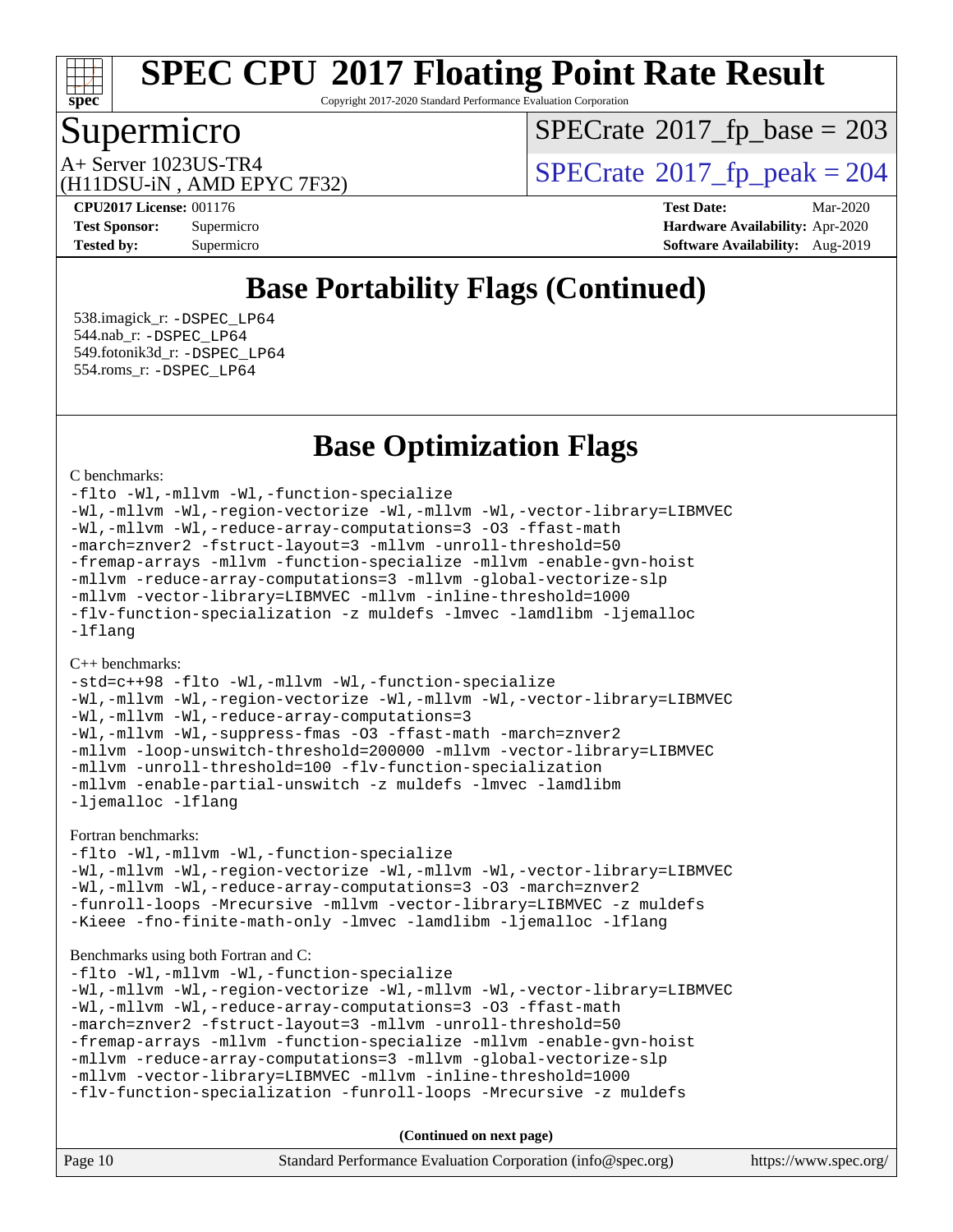

Copyright 2017-2020 Standard Performance Evaluation Corporation

## Supermicro

 $SPECTate$ <sup>®</sup>[2017\\_fp\\_base =](http://www.spec.org/auto/cpu2017/Docs/result-fields.html#SPECrate2017fpbase) 203

(H11DSU-iN , AMD EPYC 7F32)

 $A+$  Server 1023US-TR4<br>  $\langle H11DSU-N$  AMD EPYC 7E32)

**[CPU2017 License:](http://www.spec.org/auto/cpu2017/Docs/result-fields.html#CPU2017License)** 001176 **[Test Date:](http://www.spec.org/auto/cpu2017/Docs/result-fields.html#TestDate)** Mar-2020 **[Test Sponsor:](http://www.spec.org/auto/cpu2017/Docs/result-fields.html#TestSponsor)** Supermicro **[Hardware Availability:](http://www.spec.org/auto/cpu2017/Docs/result-fields.html#HardwareAvailability)** Apr-2020 **[Tested by:](http://www.spec.org/auto/cpu2017/Docs/result-fields.html#Testedby)** Supermicro **[Software Availability:](http://www.spec.org/auto/cpu2017/Docs/result-fields.html#SoftwareAvailability)** Aug-2019

## **[Base Optimization Flags \(Continued\)](http://www.spec.org/auto/cpu2017/Docs/result-fields.html#BaseOptimizationFlags)**

[Benchmarks using both Fortran and C](http://www.spec.org/auto/cpu2017/Docs/result-fields.html#BenchmarksusingbothFortranandC) (continued): [-Kieee](http://www.spec.org/cpu2017/results/res2020q2/cpu2017-20200331-21848.flags.html#user_CC_FCbase_F-kieee) [-fno-finite-math-only](http://www.spec.org/cpu2017/results/res2020q2/cpu2017-20200331-21848.flags.html#user_CC_FCbase_aocc-fno-finite-math-only) [-lmvec](http://www.spec.org/cpu2017/results/res2020q2/cpu2017-20200331-21848.flags.html#user_CC_FCbase_F-lmvec) [-lamdlibm](http://www.spec.org/cpu2017/results/res2020q2/cpu2017-20200331-21848.flags.html#user_CC_FCbase_F-lamdlibm) [-ljemalloc](http://www.spec.org/cpu2017/results/res2020q2/cpu2017-20200331-21848.flags.html#user_CC_FCbase_jemalloc-lib) [-lflang](http://www.spec.org/cpu2017/results/res2020q2/cpu2017-20200331-21848.flags.html#user_CC_FCbase_F-lflang) [Benchmarks using both C and C++](http://www.spec.org/auto/cpu2017/Docs/result-fields.html#BenchmarksusingbothCandCXX): [-std=c++98](http://www.spec.org/cpu2017/results/res2020q2/cpu2017-20200331-21848.flags.html#user_CC_CXXbase_std-cpp) [-flto](http://www.spec.org/cpu2017/results/res2020q2/cpu2017-20200331-21848.flags.html#user_CC_CXXbase_aocc-flto) [-Wl,-mllvm -Wl,-function-specialize](http://www.spec.org/cpu2017/results/res2020q2/cpu2017-20200331-21848.flags.html#user_CC_CXXbase_F-function-specialize_7e7e661e57922243ee67c9a1251cb8910e607325179a0ce7f2884e09a6f5d4a5ef0ae4f37e8a2a11c95fc48e931f06dc2b6016f14b511fcb441e048bef1b065a) [-Wl,-mllvm -Wl,-region-vectorize](http://www.spec.org/cpu2017/results/res2020q2/cpu2017-20200331-21848.flags.html#user_CC_CXXbase_F-region-vectorize_fb6c6b5aa293c88efc6c7c2b52b20755e943585b1fe8658c35afef78727fff56e1a56891413c30e36b8e2a6f9a71126986319243e80eb6110b78b288f533c52b) [-Wl,-mllvm -Wl,-vector-library=LIBMVEC](http://www.spec.org/cpu2017/results/res2020q2/cpu2017-20200331-21848.flags.html#user_CC_CXXbase_F-use-vector-library_0a14b27fae317f283640384a31f7bfcc2bd4c1d0b5cfc618a3a430800c9b20217b00f61303eff223a3251b4f06ffbc9739dc5296db9d1fbb9ad24a3939d86d66) [-Wl,-mllvm -Wl,-reduce-array-computations=3](http://www.spec.org/cpu2017/results/res2020q2/cpu2017-20200331-21848.flags.html#user_CC_CXXbase_F-reduce-array-computations_b882aefe7a5dda4e33149f6299762b9a720dace3e498e13756f4c04e5a19edf5315c1f3993de2e61ec41e8c206231f84e05da7040e1bb5d69ba27d10a12507e4) [-Wl,-mllvm -Wl,-suppress-fmas](http://www.spec.org/cpu2017/results/res2020q2/cpu2017-20200331-21848.flags.html#user_CC_CXXbase_F-suppress-fmas_f00f00630e4a059e8af9c161e9bbf420bcf19890a7f99d5933525e66aa4b0bb3ab2339d2b12d97d3a5f5d271e839fe9c109938e91fe06230fb53651590cfa1e8) [-O3](http://www.spec.org/cpu2017/results/res2020q2/cpu2017-20200331-21848.flags.html#user_CC_CXXbase_F-O3) [-ffast-math](http://www.spec.org/cpu2017/results/res2020q2/cpu2017-20200331-21848.flags.html#user_CC_CXXbase_aocc-ffast-math) [-march=znver2](http://www.spec.org/cpu2017/results/res2020q2/cpu2017-20200331-21848.flags.html#user_CC_CXXbase_aocc-march_3e2e19cff2eeef60c5d90b059483627c9ea47eca6d66670dbd53f9185f6439e27eb5e104cf773e9e8ab18c8842ce63e461a3e948d0214bd567ef3ade411bf467) [-fstruct-layout=3](http://www.spec.org/cpu2017/results/res2020q2/cpu2017-20200331-21848.flags.html#user_CC_CXXbase_F-struct-layout) [-mllvm -unroll-threshold=50](http://www.spec.org/cpu2017/results/res2020q2/cpu2017-20200331-21848.flags.html#user_CC_CXXbase_F-unroll-threshold_458874500b2c105d6d5cb4d7a611c40e2b16e9e3d26b355fea72d644c3673b4de4b3932662f0ed3dbec75c491a13da2d2ca81180bd779dc531083ef1e1e549dc) [-fremap-arrays](http://www.spec.org/cpu2017/results/res2020q2/cpu2017-20200331-21848.flags.html#user_CC_CXXbase_F-fremap-arrays) [-mllvm -function-specialize](http://www.spec.org/cpu2017/results/res2020q2/cpu2017-20200331-21848.flags.html#user_CC_CXXbase_F-function-specialize_233b3bdba86027f1b094368157e481c5bc59f40286dc25bfadc1858dcd5745c24fd30d5f188710db7fea399bcc9f44a80b3ce3aacc70a8870250c3ae5e1f35b8) [-mllvm -enable-gvn-hoist](http://www.spec.org/cpu2017/results/res2020q2/cpu2017-20200331-21848.flags.html#user_CC_CXXbase_F-enable-gvn-hoist_e5856354646dd6ca1333a0ad99b817e4cf8932b91b82809fd8fd47ceff7b22a89eba5c98fd3e3fa5200368fd772cec3dd56abc3c8f7b655a71b9f9848dddedd5) [-mllvm -reduce-array-computations=3](http://www.spec.org/cpu2017/results/res2020q2/cpu2017-20200331-21848.flags.html#user_CC_CXXbase_F-reduce-array-computations_aceadb8604558b566e0e3a0d7a3c1533923dd1fa0889614e16288028922629a28d5695c24d3b3be4306b1e311c54317dfffe3a2e57fbcaabc737a1798de39145) [-mllvm -global-vectorize-slp](http://www.spec.org/cpu2017/results/res2020q2/cpu2017-20200331-21848.flags.html#user_CC_CXXbase_F-global-vectorize-slp_a3935e8627af4ced727033b1ffd4db27f4d541a363d28d82bf4c2925fb3a0fd4115d6e42d13a2829f9e024d6608eb67a85cb49770f2da5c5ac8dbc737afad603) [-mllvm -vector-library=LIBMVEC](http://www.spec.org/cpu2017/results/res2020q2/cpu2017-20200331-21848.flags.html#user_CC_CXXbase_F-use-vector-library_e584e20b4f7ec96aa109254b65d8e01d864f3d68580371b9d93ed7c338191d4cfce20c3c864632264effc6bbe4c7c38153d02096a342ee92501c4a53204a7871) [-mllvm -inline-threshold=1000](http://www.spec.org/cpu2017/results/res2020q2/cpu2017-20200331-21848.flags.html#user_CC_CXXbase_dragonegg-llvm-inline-threshold_b7832241b0a6397e4ecdbaf0eb7defdc10f885c2a282fa3240fdc99844d543fda39cf8a4a9dccf68cf19b5438ac3b455264f478df15da0f4988afa40d8243bab) [-flv-function-specialization](http://www.spec.org/cpu2017/results/res2020q2/cpu2017-20200331-21848.flags.html#user_CC_CXXbase_F-flv-function-specialization) [-mllvm -loop-unswitch-threshold=200000](http://www.spec.org/cpu2017/results/res2020q2/cpu2017-20200331-21848.flags.html#user_CC_CXXbase_F-loop-unswitch-threshold_f9a82ae3270e55b5fbf79d0d96ee93606b73edbbe527d20b18b7bff1a3a146ad50cfc7454c5297978340ae9213029016a7d16221274d672d3f7f42ed25274e1d) [-mllvm -unroll-threshold=100](http://www.spec.org/cpu2017/results/res2020q2/cpu2017-20200331-21848.flags.html#user_CC_CXXbase_F-unroll-threshold_2755d0c78138845d361fa1543e3a063fffa198df9b3edf0cfb856bbc88a81e1769b12ac7a550c5d35197be55360db1a3f95a8d1304df999456cabf5120c45168) [-mllvm -enable-partial-unswitch](http://www.spec.org/cpu2017/results/res2020q2/cpu2017-20200331-21848.flags.html#user_CC_CXXbase_F-enable-partial-unswitch_6e1c33f981d77963b1eaf834973128a7f33ce3f8e27f54689656697a35e89dcc875281e0e6283d043e32f367dcb605ba0e307a92e830f7e326789fa6c61b35d3) [-z muldefs](http://www.spec.org/cpu2017/results/res2020q2/cpu2017-20200331-21848.flags.html#user_CC_CXXbase_aocc-muldefs) [-lmvec](http://www.spec.org/cpu2017/results/res2020q2/cpu2017-20200331-21848.flags.html#user_CC_CXXbase_F-lmvec) [-lamdlibm](http://www.spec.org/cpu2017/results/res2020q2/cpu2017-20200331-21848.flags.html#user_CC_CXXbase_F-lamdlibm) [-ljemalloc](http://www.spec.org/cpu2017/results/res2020q2/cpu2017-20200331-21848.flags.html#user_CC_CXXbase_jemalloc-lib) [-lflang](http://www.spec.org/cpu2017/results/res2020q2/cpu2017-20200331-21848.flags.html#user_CC_CXXbase_F-lflang) [Benchmarks using Fortran, C, and C++:](http://www.spec.org/auto/cpu2017/Docs/result-fields.html#BenchmarksusingFortranCandCXX) [-std=c++98](http://www.spec.org/cpu2017/results/res2020q2/cpu2017-20200331-21848.flags.html#user_CC_CXX_FCbase_std-cpp) [-flto](http://www.spec.org/cpu2017/results/res2020q2/cpu2017-20200331-21848.flags.html#user_CC_CXX_FCbase_aocc-flto) [-Wl,-mllvm -Wl,-function-specialize](http://www.spec.org/cpu2017/results/res2020q2/cpu2017-20200331-21848.flags.html#user_CC_CXX_FCbase_F-function-specialize_7e7e661e57922243ee67c9a1251cb8910e607325179a0ce7f2884e09a6f5d4a5ef0ae4f37e8a2a11c95fc48e931f06dc2b6016f14b511fcb441e048bef1b065a) [-Wl,-mllvm -Wl,-region-vectorize](http://www.spec.org/cpu2017/results/res2020q2/cpu2017-20200331-21848.flags.html#user_CC_CXX_FCbase_F-region-vectorize_fb6c6b5aa293c88efc6c7c2b52b20755e943585b1fe8658c35afef78727fff56e1a56891413c30e36b8e2a6f9a71126986319243e80eb6110b78b288f533c52b) [-Wl,-mllvm -Wl,-vector-library=LIBMVEC](http://www.spec.org/cpu2017/results/res2020q2/cpu2017-20200331-21848.flags.html#user_CC_CXX_FCbase_F-use-vector-library_0a14b27fae317f283640384a31f7bfcc2bd4c1d0b5cfc618a3a430800c9b20217b00f61303eff223a3251b4f06ffbc9739dc5296db9d1fbb9ad24a3939d86d66) [-Wl,-mllvm -Wl,-reduce-array-computations=3](http://www.spec.org/cpu2017/results/res2020q2/cpu2017-20200331-21848.flags.html#user_CC_CXX_FCbase_F-reduce-array-computations_b882aefe7a5dda4e33149f6299762b9a720dace3e498e13756f4c04e5a19edf5315c1f3993de2e61ec41e8c206231f84e05da7040e1bb5d69ba27d10a12507e4) [-Wl,-mllvm -Wl,-suppress-fmas](http://www.spec.org/cpu2017/results/res2020q2/cpu2017-20200331-21848.flags.html#user_CC_CXX_FCbase_F-suppress-fmas_f00f00630e4a059e8af9c161e9bbf420bcf19890a7f99d5933525e66aa4b0bb3ab2339d2b12d97d3a5f5d271e839fe9c109938e91fe06230fb53651590cfa1e8) [-O3](http://www.spec.org/cpu2017/results/res2020q2/cpu2017-20200331-21848.flags.html#user_CC_CXX_FCbase_F-O3) [-ffast-math](http://www.spec.org/cpu2017/results/res2020q2/cpu2017-20200331-21848.flags.html#user_CC_CXX_FCbase_aocc-ffast-math) [-march=znver2](http://www.spec.org/cpu2017/results/res2020q2/cpu2017-20200331-21848.flags.html#user_CC_CXX_FCbase_aocc-march_3e2e19cff2eeef60c5d90b059483627c9ea47eca6d66670dbd53f9185f6439e27eb5e104cf773e9e8ab18c8842ce63e461a3e948d0214bd567ef3ade411bf467) [-fstruct-layout=3](http://www.spec.org/cpu2017/results/res2020q2/cpu2017-20200331-21848.flags.html#user_CC_CXX_FCbase_F-struct-layout) [-mllvm -unroll-threshold=50](http://www.spec.org/cpu2017/results/res2020q2/cpu2017-20200331-21848.flags.html#user_CC_CXX_FCbase_F-unroll-threshold_458874500b2c105d6d5cb4d7a611c40e2b16e9e3d26b355fea72d644c3673b4de4b3932662f0ed3dbec75c491a13da2d2ca81180bd779dc531083ef1e1e549dc) [-fremap-arrays](http://www.spec.org/cpu2017/results/res2020q2/cpu2017-20200331-21848.flags.html#user_CC_CXX_FCbase_F-fremap-arrays) [-mllvm -function-specialize](http://www.spec.org/cpu2017/results/res2020q2/cpu2017-20200331-21848.flags.html#user_CC_CXX_FCbase_F-function-specialize_233b3bdba86027f1b094368157e481c5bc59f40286dc25bfadc1858dcd5745c24fd30d5f188710db7fea399bcc9f44a80b3ce3aacc70a8870250c3ae5e1f35b8) [-mllvm -enable-gvn-hoist](http://www.spec.org/cpu2017/results/res2020q2/cpu2017-20200331-21848.flags.html#user_CC_CXX_FCbase_F-enable-gvn-hoist_e5856354646dd6ca1333a0ad99b817e4cf8932b91b82809fd8fd47ceff7b22a89eba5c98fd3e3fa5200368fd772cec3dd56abc3c8f7b655a71b9f9848dddedd5) [-mllvm -reduce-array-computations=3](http://www.spec.org/cpu2017/results/res2020q2/cpu2017-20200331-21848.flags.html#user_CC_CXX_FCbase_F-reduce-array-computations_aceadb8604558b566e0e3a0d7a3c1533923dd1fa0889614e16288028922629a28d5695c24d3b3be4306b1e311c54317dfffe3a2e57fbcaabc737a1798de39145) [-mllvm -global-vectorize-slp](http://www.spec.org/cpu2017/results/res2020q2/cpu2017-20200331-21848.flags.html#user_CC_CXX_FCbase_F-global-vectorize-slp_a3935e8627af4ced727033b1ffd4db27f4d541a363d28d82bf4c2925fb3a0fd4115d6e42d13a2829f9e024d6608eb67a85cb49770f2da5c5ac8dbc737afad603) [-mllvm -vector-library=LIBMVEC](http://www.spec.org/cpu2017/results/res2020q2/cpu2017-20200331-21848.flags.html#user_CC_CXX_FCbase_F-use-vector-library_e584e20b4f7ec96aa109254b65d8e01d864f3d68580371b9d93ed7c338191d4cfce20c3c864632264effc6bbe4c7c38153d02096a342ee92501c4a53204a7871) [-mllvm -inline-threshold=1000](http://www.spec.org/cpu2017/results/res2020q2/cpu2017-20200331-21848.flags.html#user_CC_CXX_FCbase_dragonegg-llvm-inline-threshold_b7832241b0a6397e4ecdbaf0eb7defdc10f885c2a282fa3240fdc99844d543fda39cf8a4a9dccf68cf19b5438ac3b455264f478df15da0f4988afa40d8243bab) [-flv-function-specialization](http://www.spec.org/cpu2017/results/res2020q2/cpu2017-20200331-21848.flags.html#user_CC_CXX_FCbase_F-flv-function-specialization) [-mllvm -loop-unswitch-threshold=200000](http://www.spec.org/cpu2017/results/res2020q2/cpu2017-20200331-21848.flags.html#user_CC_CXX_FCbase_F-loop-unswitch-threshold_f9a82ae3270e55b5fbf79d0d96ee93606b73edbbe527d20b18b7bff1a3a146ad50cfc7454c5297978340ae9213029016a7d16221274d672d3f7f42ed25274e1d) [-mllvm -unroll-threshold=100](http://www.spec.org/cpu2017/results/res2020q2/cpu2017-20200331-21848.flags.html#user_CC_CXX_FCbase_F-unroll-threshold_2755d0c78138845d361fa1543e3a063fffa198df9b3edf0cfb856bbc88a81e1769b12ac7a550c5d35197be55360db1a3f95a8d1304df999456cabf5120c45168) [-mllvm -enable-partial-unswitch](http://www.spec.org/cpu2017/results/res2020q2/cpu2017-20200331-21848.flags.html#user_CC_CXX_FCbase_F-enable-partial-unswitch_6e1c33f981d77963b1eaf834973128a7f33ce3f8e27f54689656697a35e89dcc875281e0e6283d043e32f367dcb605ba0e307a92e830f7e326789fa6c61b35d3) [-funroll-loops](http://www.spec.org/cpu2017/results/res2020q2/cpu2017-20200331-21848.flags.html#user_CC_CXX_FCbase_aocc-unroll-loops) [-Mrecursive](http://www.spec.org/cpu2017/results/res2020q2/cpu2017-20200331-21848.flags.html#user_CC_CXX_FCbase_F-mrecursive_20a145d63f12d5750a899e17d4450b5b8b40330a9bb4af13688ca650e6fb30857bbbe44fb35cdbb895df6e5b2769de0a0d7659f51ff17acfbef6febafec4023f) [-z muldefs](http://www.spec.org/cpu2017/results/res2020q2/cpu2017-20200331-21848.flags.html#user_CC_CXX_FCbase_aocc-muldefs) [-Kieee](http://www.spec.org/cpu2017/results/res2020q2/cpu2017-20200331-21848.flags.html#user_CC_CXX_FCbase_F-kieee) [-fno-finite-math-only](http://www.spec.org/cpu2017/results/res2020q2/cpu2017-20200331-21848.flags.html#user_CC_CXX_FCbase_aocc-fno-finite-math-only) [-lmvec](http://www.spec.org/cpu2017/results/res2020q2/cpu2017-20200331-21848.flags.html#user_CC_CXX_FCbase_F-lmvec) [-lamdlibm](http://www.spec.org/cpu2017/results/res2020q2/cpu2017-20200331-21848.flags.html#user_CC_CXX_FCbase_F-lamdlibm) [-ljemalloc](http://www.spec.org/cpu2017/results/res2020q2/cpu2017-20200331-21848.flags.html#user_CC_CXX_FCbase_jemalloc-lib) [-lflang](http://www.spec.org/cpu2017/results/res2020q2/cpu2017-20200331-21848.flags.html#user_CC_CXX_FCbase_F-lflang) **[Peak Compiler Invocation](http://www.spec.org/auto/cpu2017/Docs/result-fields.html#PeakCompilerInvocation)** [C benchmarks](http://www.spec.org/auto/cpu2017/Docs/result-fields.html#Cbenchmarks): [clang](http://www.spec.org/cpu2017/results/res2020q2/cpu2017-20200331-21848.flags.html#user_CCpeak_clang-c)

[C++ benchmarks:](http://www.spec.org/auto/cpu2017/Docs/result-fields.html#CXXbenchmarks) [clang++](http://www.spec.org/cpu2017/results/res2020q2/cpu2017-20200331-21848.flags.html#user_CXXpeak_clang-cpp)

[Fortran benchmarks](http://www.spec.org/auto/cpu2017/Docs/result-fields.html#Fortranbenchmarks): [flang](http://www.spec.org/cpu2017/results/res2020q2/cpu2017-20200331-21848.flags.html#user_FCpeak_flang)

[Benchmarks using both Fortran and C](http://www.spec.org/auto/cpu2017/Docs/result-fields.html#BenchmarksusingbothFortranandC): [flang](http://www.spec.org/cpu2017/results/res2020q2/cpu2017-20200331-21848.flags.html#user_CC_FCpeak_flang) [clang](http://www.spec.org/cpu2017/results/res2020q2/cpu2017-20200331-21848.flags.html#user_CC_FCpeak_clang-c)

**(Continued on next page)**

Page 11 Standard Performance Evaluation Corporation [\(info@spec.org\)](mailto:info@spec.org) <https://www.spec.org/>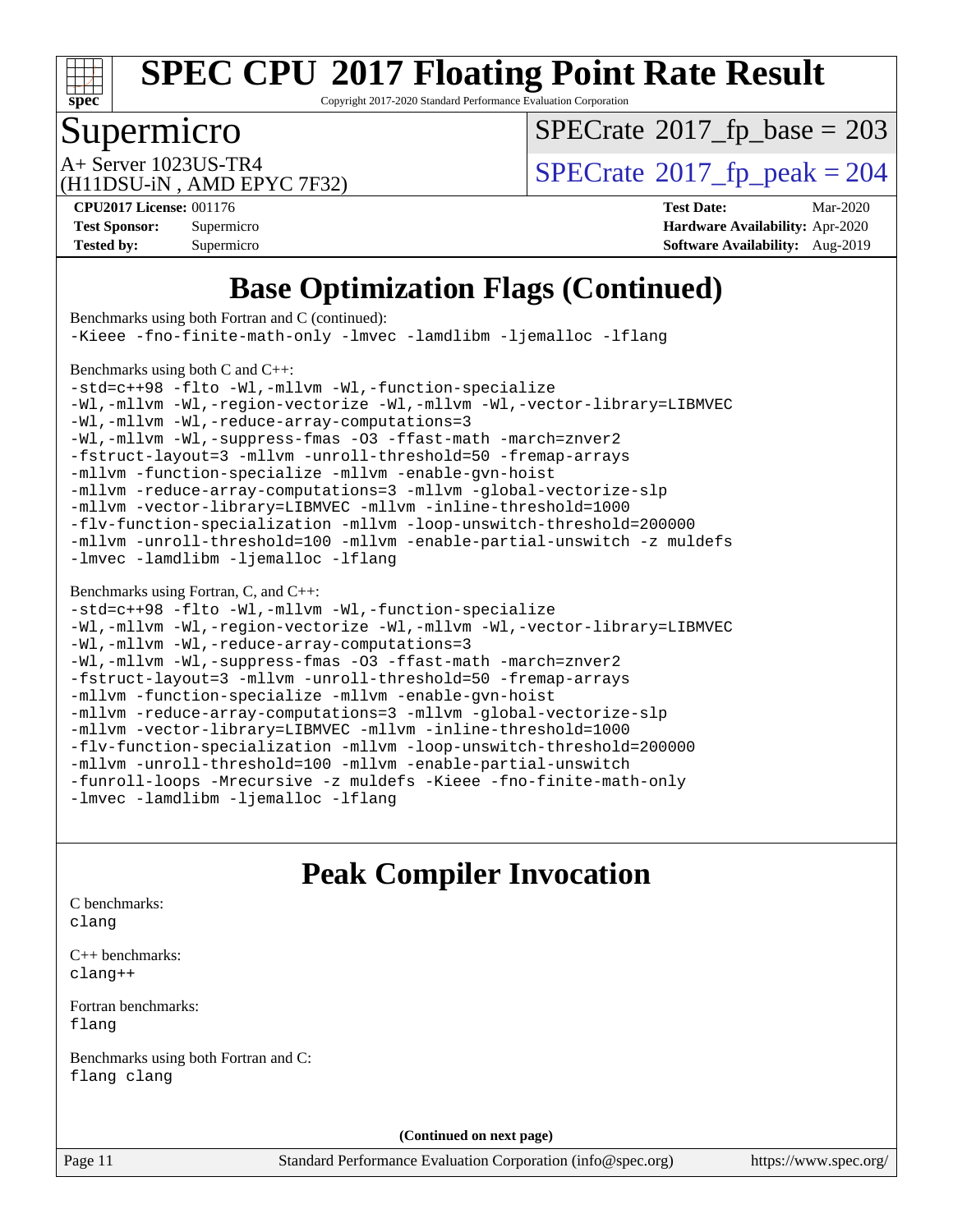

Copyright 2017-2020 Standard Performance Evaluation Corporation

## Supermicro

 $SPECTate$ <sup>®</sup>[2017\\_fp\\_base =](http://www.spec.org/auto/cpu2017/Docs/result-fields.html#SPECrate2017fpbase) 203

(H11DSU-iN , AMD EPYC 7F32)

 $A+$  Server 1023US-TR4<br>  $\langle H11DSU-N$  AMD EPYC 7E32)

**[CPU2017 License:](http://www.spec.org/auto/cpu2017/Docs/result-fields.html#CPU2017License)** 001176 **[Test Date:](http://www.spec.org/auto/cpu2017/Docs/result-fields.html#TestDate)** Mar-2020 **[Test Sponsor:](http://www.spec.org/auto/cpu2017/Docs/result-fields.html#TestSponsor)** Supermicro **[Hardware Availability:](http://www.spec.org/auto/cpu2017/Docs/result-fields.html#HardwareAvailability)** Apr-2020 **[Tested by:](http://www.spec.org/auto/cpu2017/Docs/result-fields.html#Testedby)** Supermicro **[Software Availability:](http://www.spec.org/auto/cpu2017/Docs/result-fields.html#SoftwareAvailability)** Aug-2019

## **[Peak Compiler Invocation \(Continued\)](http://www.spec.org/auto/cpu2017/Docs/result-fields.html#PeakCompilerInvocation)**

[Benchmarks using both C and C++](http://www.spec.org/auto/cpu2017/Docs/result-fields.html#BenchmarksusingbothCandCXX): [clang++](http://www.spec.org/cpu2017/results/res2020q2/cpu2017-20200331-21848.flags.html#user_CC_CXXpeak_clang-cpp) [clang](http://www.spec.org/cpu2017/results/res2020q2/cpu2017-20200331-21848.flags.html#user_CC_CXXpeak_clang-c)

[Benchmarks using Fortran, C, and C++:](http://www.spec.org/auto/cpu2017/Docs/result-fields.html#BenchmarksusingFortranCandCXX) [clang++](http://www.spec.org/cpu2017/results/res2020q2/cpu2017-20200331-21848.flags.html#user_CC_CXX_FCpeak_clang-cpp) [clang](http://www.spec.org/cpu2017/results/res2020q2/cpu2017-20200331-21848.flags.html#user_CC_CXX_FCpeak_clang-c) [flang](http://www.spec.org/cpu2017/results/res2020q2/cpu2017-20200331-21848.flags.html#user_CC_CXX_FCpeak_flang)

**[Peak Portability Flags](http://www.spec.org/auto/cpu2017/Docs/result-fields.html#PeakPortabilityFlags)**

Same as Base Portability Flags

## **[Peak Optimization Flags](http://www.spec.org/auto/cpu2017/Docs/result-fields.html#PeakOptimizationFlags)**

Page 12 Standard Performance Evaluation Corporation [\(info@spec.org\)](mailto:info@spec.org) <https://www.spec.org/> [C benchmarks](http://www.spec.org/auto/cpu2017/Docs/result-fields.html#Cbenchmarks): 519.lbm\_r: basepeak = yes 538.imagick\_r: [-flto](http://www.spec.org/cpu2017/results/res2020q2/cpu2017-20200331-21848.flags.html#user_peakCOPTIMIZELDFLAGS538_imagick_r_aocc-flto) [-Wl,-mllvm -Wl,-function-specialize](http://www.spec.org/cpu2017/results/res2020q2/cpu2017-20200331-21848.flags.html#user_peakLDFLAGS538_imagick_r_F-function-specialize_7e7e661e57922243ee67c9a1251cb8910e607325179a0ce7f2884e09a6f5d4a5ef0ae4f37e8a2a11c95fc48e931f06dc2b6016f14b511fcb441e048bef1b065a) [-Wl,-mllvm -Wl,-region-vectorize](http://www.spec.org/cpu2017/results/res2020q2/cpu2017-20200331-21848.flags.html#user_peakLDFLAGS538_imagick_r_F-region-vectorize_fb6c6b5aa293c88efc6c7c2b52b20755e943585b1fe8658c35afef78727fff56e1a56891413c30e36b8e2a6f9a71126986319243e80eb6110b78b288f533c52b) [-Wl,-mllvm -Wl,-vector-library=LIBMVEC](http://www.spec.org/cpu2017/results/res2020q2/cpu2017-20200331-21848.flags.html#user_peakLDFLAGS538_imagick_r_F-use-vector-library_0a14b27fae317f283640384a31f7bfcc2bd4c1d0b5cfc618a3a430800c9b20217b00f61303eff223a3251b4f06ffbc9739dc5296db9d1fbb9ad24a3939d86d66) [-Wl,-mllvm -Wl,-reduce-array-computations=3](http://www.spec.org/cpu2017/results/res2020q2/cpu2017-20200331-21848.flags.html#user_peakLDFLAGS538_imagick_r_F-reduce-array-computations_b882aefe7a5dda4e33149f6299762b9a720dace3e498e13756f4c04e5a19edf5315c1f3993de2e61ec41e8c206231f84e05da7040e1bb5d69ba27d10a12507e4) [-Ofast](http://www.spec.org/cpu2017/results/res2020q2/cpu2017-20200331-21848.flags.html#user_peakCOPTIMIZE538_imagick_r_aocc-Ofast) [-march=znver2](http://www.spec.org/cpu2017/results/res2020q2/cpu2017-20200331-21848.flags.html#user_peakCOPTIMIZE538_imagick_r_aocc-march_3e2e19cff2eeef60c5d90b059483627c9ea47eca6d66670dbd53f9185f6439e27eb5e104cf773e9e8ab18c8842ce63e461a3e948d0214bd567ef3ade411bf467) [-mno-sse4a](http://www.spec.org/cpu2017/results/res2020q2/cpu2017-20200331-21848.flags.html#user_peakCOPTIMIZE538_imagick_r_F-mno-sse4a) [-fstruct-layout=5](http://www.spec.org/cpu2017/results/res2020q2/cpu2017-20200331-21848.flags.html#user_peakCOPTIMIZE538_imagick_r_F-struct-layout_0de9d3561e9f54a54e0843cce081bd13a08ab3e9a82696f3346606c2e11360c37113781019b02fa128d9f650e68f1ffd209bab5c3a026c1ad23e4e7f60646b23) [-mllvm -vectorize-memory-aggressively](http://www.spec.org/cpu2017/results/res2020q2/cpu2017-20200331-21848.flags.html#user_peakCOPTIMIZE538_imagick_r_F-vectorize-memory-aggressively_24b72a4417f50ade9e698c5b3bed87ab456cc6fc8ec6439480cb84f36ad6a3975af6e87206dea402e3871a1464ff3d60bc798e0250f330177ba629a260df1857) [-mllvm -function-specialize](http://www.spec.org/cpu2017/results/res2020q2/cpu2017-20200331-21848.flags.html#user_peakCOPTIMIZE538_imagick_r_F-function-specialize_233b3bdba86027f1b094368157e481c5bc59f40286dc25bfadc1858dcd5745c24fd30d5f188710db7fea399bcc9f44a80b3ce3aacc70a8870250c3ae5e1f35b8) [-mllvm -enable-gvn-hoist](http://www.spec.org/cpu2017/results/res2020q2/cpu2017-20200331-21848.flags.html#user_peakCOPTIMIZE538_imagick_r_F-enable-gvn-hoist_e5856354646dd6ca1333a0ad99b817e4cf8932b91b82809fd8fd47ceff7b22a89eba5c98fd3e3fa5200368fd772cec3dd56abc3c8f7b655a71b9f9848dddedd5) [-mllvm -unroll-threshold=50](http://www.spec.org/cpu2017/results/res2020q2/cpu2017-20200331-21848.flags.html#user_peakCOPTIMIZE538_imagick_r_F-unroll-threshold_458874500b2c105d6d5cb4d7a611c40e2b16e9e3d26b355fea72d644c3673b4de4b3932662f0ed3dbec75c491a13da2d2ca81180bd779dc531083ef1e1e549dc) [-fremap-arrays](http://www.spec.org/cpu2017/results/res2020q2/cpu2017-20200331-21848.flags.html#user_peakCOPTIMIZE538_imagick_r_F-fremap-arrays) [-mllvm -vector-library=LIBMVEC](http://www.spec.org/cpu2017/results/res2020q2/cpu2017-20200331-21848.flags.html#user_peakCOPTIMIZE538_imagick_r_F-use-vector-library_e584e20b4f7ec96aa109254b65d8e01d864f3d68580371b9d93ed7c338191d4cfce20c3c864632264effc6bbe4c7c38153d02096a342ee92501c4a53204a7871) [-mllvm -reduce-array-computations=3](http://www.spec.org/cpu2017/results/res2020q2/cpu2017-20200331-21848.flags.html#user_peakCOPTIMIZE538_imagick_r_F-reduce-array-computations_aceadb8604558b566e0e3a0d7a3c1533923dd1fa0889614e16288028922629a28d5695c24d3b3be4306b1e311c54317dfffe3a2e57fbcaabc737a1798de39145) [-mllvm -global-vectorize-slp](http://www.spec.org/cpu2017/results/res2020q2/cpu2017-20200331-21848.flags.html#user_peakCOPTIMIZE538_imagick_r_F-global-vectorize-slp_a3935e8627af4ced727033b1ffd4db27f4d541a363d28d82bf4c2925fb3a0fd4115d6e42d13a2829f9e024d6608eb67a85cb49770f2da5c5ac8dbc737afad603) [-mllvm -inline-threshold=1000](http://www.spec.org/cpu2017/results/res2020q2/cpu2017-20200331-21848.flags.html#user_peakCOPTIMIZE538_imagick_r_dragonegg-llvm-inline-threshold_b7832241b0a6397e4ecdbaf0eb7defdc10f885c2a282fa3240fdc99844d543fda39cf8a4a9dccf68cf19b5438ac3b455264f478df15da0f4988afa40d8243bab) [-flv-function-specialization](http://www.spec.org/cpu2017/results/res2020q2/cpu2017-20200331-21848.flags.html#user_peakCOPTIMIZE538_imagick_r_F-flv-function-specialization) [-lmvec](http://www.spec.org/cpu2017/results/res2020q2/cpu2017-20200331-21848.flags.html#user_peakEXTRA_LIBSMATH_LIBS538_imagick_r_F-lmvec) [-lamdlibm](http://www.spec.org/cpu2017/results/res2020q2/cpu2017-20200331-21848.flags.html#user_peakEXTRA_LIBSMATH_LIBS538_imagick_r_F-lamdlibm) [-ljemalloc](http://www.spec.org/cpu2017/results/res2020q2/cpu2017-20200331-21848.flags.html#user_peakEXTRA_LIBS538_imagick_r_jemalloc-lib) [-lflang](http://www.spec.org/cpu2017/results/res2020q2/cpu2017-20200331-21848.flags.html#user_peakEXTRA_LIBS538_imagick_r_F-lflang) 544.nab\_r: Same as 538.imagick\_r [C++ benchmarks:](http://www.spec.org/auto/cpu2017/Docs/result-fields.html#CXXbenchmarks) 508.namd\_r: basepeak = yes  $510.parest_r:$  basepeak = yes [Fortran benchmarks](http://www.spec.org/auto/cpu2017/Docs/result-fields.html#Fortranbenchmarks): 503.bwaves\_r: basepeak = yes **(Continued on next page)**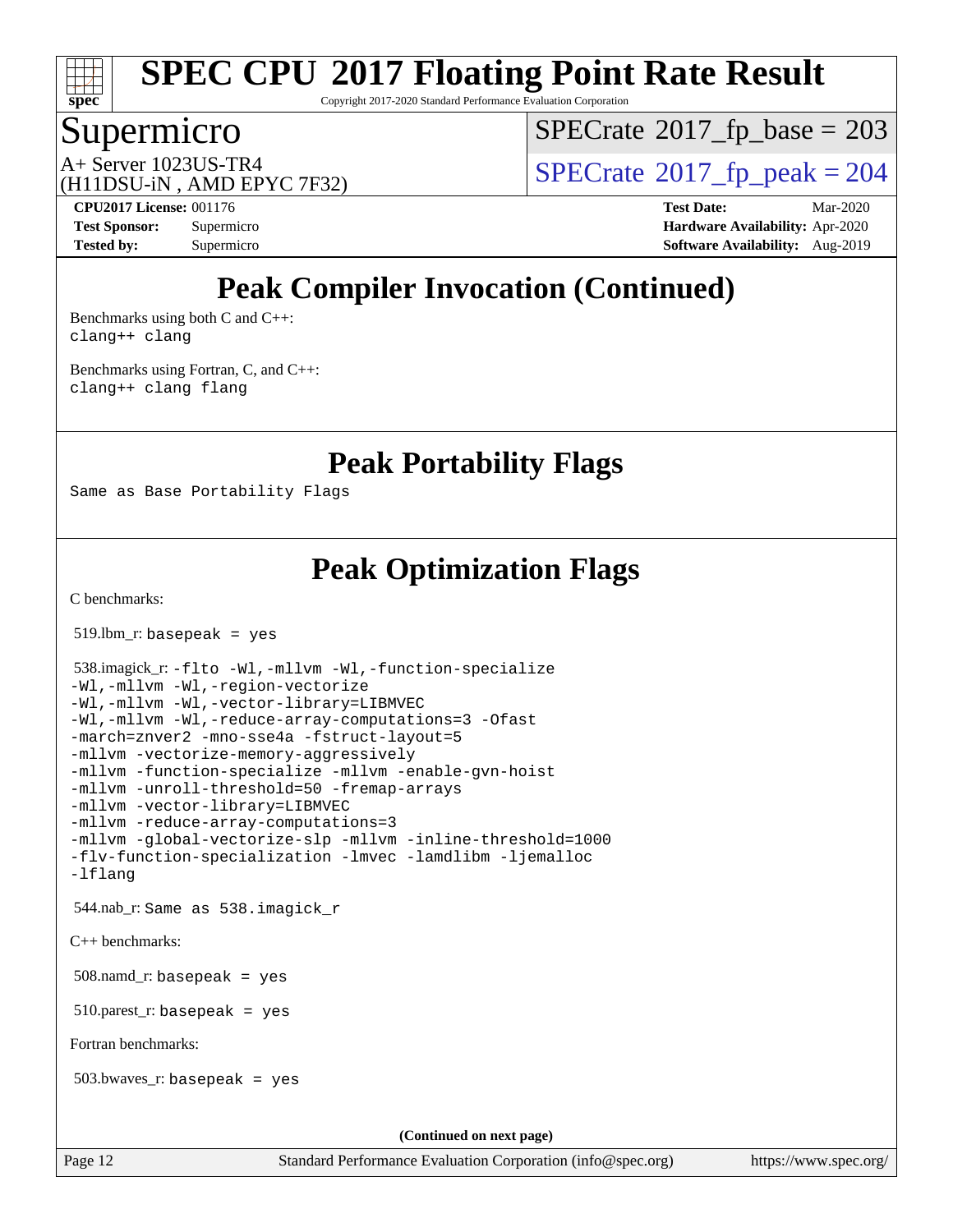

Copyright 2017-2020 Standard Performance Evaluation Corporation

## Supermicro

 $SPECTate$ <sup>®</sup>[2017\\_fp\\_base =](http://www.spec.org/auto/cpu2017/Docs/result-fields.html#SPECrate2017fpbase) 203

(H11DSU-iN , AMD EPYC 7F32)

 $A+$  Server 1023US-TR4<br>  $\langle H11DSU-N$  AMD EPYC 7E32)

**[CPU2017 License:](http://www.spec.org/auto/cpu2017/Docs/result-fields.html#CPU2017License)** 001176 **[Test Date:](http://www.spec.org/auto/cpu2017/Docs/result-fields.html#TestDate)** Mar-2020 **[Test Sponsor:](http://www.spec.org/auto/cpu2017/Docs/result-fields.html#TestSponsor)** Supermicro **[Hardware Availability:](http://www.spec.org/auto/cpu2017/Docs/result-fields.html#HardwareAvailability)** Apr-2020 **[Tested by:](http://www.spec.org/auto/cpu2017/Docs/result-fields.html#Testedby)** Supermicro **[Software Availability:](http://www.spec.org/auto/cpu2017/Docs/result-fields.html#SoftwareAvailability)** Aug-2019

## **[Peak Optimization Flags \(Continued\)](http://www.spec.org/auto/cpu2017/Docs/result-fields.html#PeakOptimizationFlags)**

549.fotonik3d\_r: basepeak = yes

554.roms\_r: basepeak = yes

[Benchmarks using both Fortran and C](http://www.spec.org/auto/cpu2017/Docs/result-fields.html#BenchmarksusingbothFortranandC):

 $521.wrf$ . basepeak = yes

 $527.cam4_r:$  basepeak = yes

[Benchmarks using both C and C++](http://www.spec.org/auto/cpu2017/Docs/result-fields.html#BenchmarksusingbothCandCXX):

```
 511.povray_r: -std=c++98 -flto -Wl,-mllvm -Wl,-function-specialize
-Wl,-mllvm -Wl,-region-vectorize
-Wl,-mllvm -Wl,-vector-library=LIBMVEC
-Wl,-mllvm -Wl,-reduce-array-computations=3
-Wl,-mllvm -Wl,-x86-use-vzeroupper=false -Ofast
-march=znver2 -mno-sse4a -fstruct-layout=5
-mllvm -vectorize-memory-aggressively
-mllvm -function-specialize -mllvm -enable-gvn-hoist
-mllvm -unroll-threshold=50 -fremap-arrays
-mllvm -vector-library=LIBMVEC
-mllvm -reduce-array-computations=3
-mllvm -global-vectorize-slp -mllvm -inline-threshold=1000
-flv-function-specialization -mllvm -unroll-threshold=100
-mllvm -enable-partial-unswitch
-mllvm -loop-unswitch-threshold=200000 -lmvec -lamdlibm
-ljemalloc -lflang
```
526.blender\_r: basepeak = yes

#### [Benchmarks using Fortran, C, and C++:](http://www.spec.org/auto/cpu2017/Docs/result-fields.html#BenchmarksusingFortranCandCXX)

[-std=c++98](http://www.spec.org/cpu2017/results/res2020q2/cpu2017-20200331-21848.flags.html#user_CC_CXX_FCpeak_std-cpp) [-flto](http://www.spec.org/cpu2017/results/res2020q2/cpu2017-20200331-21848.flags.html#user_CC_CXX_FCpeak_aocc-flto) [-Wl,-mllvm -Wl,-function-specialize](http://www.spec.org/cpu2017/results/res2020q2/cpu2017-20200331-21848.flags.html#user_CC_CXX_FCpeak_F-function-specialize_7e7e661e57922243ee67c9a1251cb8910e607325179a0ce7f2884e09a6f5d4a5ef0ae4f37e8a2a11c95fc48e931f06dc2b6016f14b511fcb441e048bef1b065a) [-Wl,-mllvm -Wl,-region-vectorize](http://www.spec.org/cpu2017/results/res2020q2/cpu2017-20200331-21848.flags.html#user_CC_CXX_FCpeak_F-region-vectorize_fb6c6b5aa293c88efc6c7c2b52b20755e943585b1fe8658c35afef78727fff56e1a56891413c30e36b8e2a6f9a71126986319243e80eb6110b78b288f533c52b) [-Wl,-mllvm -Wl,-vector-library=LIBMVEC](http://www.spec.org/cpu2017/results/res2020q2/cpu2017-20200331-21848.flags.html#user_CC_CXX_FCpeak_F-use-vector-library_0a14b27fae317f283640384a31f7bfcc2bd4c1d0b5cfc618a3a430800c9b20217b00f61303eff223a3251b4f06ffbc9739dc5296db9d1fbb9ad24a3939d86d66) [-Wl,-mllvm -Wl,-reduce-array-computations=3](http://www.spec.org/cpu2017/results/res2020q2/cpu2017-20200331-21848.flags.html#user_CC_CXX_FCpeak_F-reduce-array-computations_b882aefe7a5dda4e33149f6299762b9a720dace3e498e13756f4c04e5a19edf5315c1f3993de2e61ec41e8c206231f84e05da7040e1bb5d69ba27d10a12507e4) [-Ofast](http://www.spec.org/cpu2017/results/res2020q2/cpu2017-20200331-21848.flags.html#user_CC_CXX_FCpeak_aocc-Ofast) [-march=znver2](http://www.spec.org/cpu2017/results/res2020q2/cpu2017-20200331-21848.flags.html#user_CC_CXX_FCpeak_aocc-march_3e2e19cff2eeef60c5d90b059483627c9ea47eca6d66670dbd53f9185f6439e27eb5e104cf773e9e8ab18c8842ce63e461a3e948d0214bd567ef3ade411bf467) [-mno-sse4a](http://www.spec.org/cpu2017/results/res2020q2/cpu2017-20200331-21848.flags.html#user_CC_CXX_FCpeak_F-mno-sse4a) [-fstruct-layout=5](http://www.spec.org/cpu2017/results/res2020q2/cpu2017-20200331-21848.flags.html#user_CC_CXX_FCpeak_F-struct-layout_0de9d3561e9f54a54e0843cce081bd13a08ab3e9a82696f3346606c2e11360c37113781019b02fa128d9f650e68f1ffd209bab5c3a026c1ad23e4e7f60646b23) [-mllvm -vectorize-memory-aggressively](http://www.spec.org/cpu2017/results/res2020q2/cpu2017-20200331-21848.flags.html#user_CC_CXX_FCpeak_F-vectorize-memory-aggressively_24b72a4417f50ade9e698c5b3bed87ab456cc6fc8ec6439480cb84f36ad6a3975af6e87206dea402e3871a1464ff3d60bc798e0250f330177ba629a260df1857) [-mllvm -function-specialize](http://www.spec.org/cpu2017/results/res2020q2/cpu2017-20200331-21848.flags.html#user_CC_CXX_FCpeak_F-function-specialize_233b3bdba86027f1b094368157e481c5bc59f40286dc25bfadc1858dcd5745c24fd30d5f188710db7fea399bcc9f44a80b3ce3aacc70a8870250c3ae5e1f35b8) [-mllvm -enable-gvn-hoist](http://www.spec.org/cpu2017/results/res2020q2/cpu2017-20200331-21848.flags.html#user_CC_CXX_FCpeak_F-enable-gvn-hoist_e5856354646dd6ca1333a0ad99b817e4cf8932b91b82809fd8fd47ceff7b22a89eba5c98fd3e3fa5200368fd772cec3dd56abc3c8f7b655a71b9f9848dddedd5) [-mllvm -unroll-threshold=50](http://www.spec.org/cpu2017/results/res2020q2/cpu2017-20200331-21848.flags.html#user_CC_CXX_FCpeak_F-unroll-threshold_458874500b2c105d6d5cb4d7a611c40e2b16e9e3d26b355fea72d644c3673b4de4b3932662f0ed3dbec75c491a13da2d2ca81180bd779dc531083ef1e1e549dc) [-fremap-arrays](http://www.spec.org/cpu2017/results/res2020q2/cpu2017-20200331-21848.flags.html#user_CC_CXX_FCpeak_F-fremap-arrays) [-mllvm -vector-library=LIBMVEC](http://www.spec.org/cpu2017/results/res2020q2/cpu2017-20200331-21848.flags.html#user_CC_CXX_FCpeak_F-use-vector-library_e584e20b4f7ec96aa109254b65d8e01d864f3d68580371b9d93ed7c338191d4cfce20c3c864632264effc6bbe4c7c38153d02096a342ee92501c4a53204a7871) [-mllvm -reduce-array-computations=3](http://www.spec.org/cpu2017/results/res2020q2/cpu2017-20200331-21848.flags.html#user_CC_CXX_FCpeak_F-reduce-array-computations_aceadb8604558b566e0e3a0d7a3c1533923dd1fa0889614e16288028922629a28d5695c24d3b3be4306b1e311c54317dfffe3a2e57fbcaabc737a1798de39145) [-mllvm -global-vectorize-slp](http://www.spec.org/cpu2017/results/res2020q2/cpu2017-20200331-21848.flags.html#user_CC_CXX_FCpeak_F-global-vectorize-slp_a3935e8627af4ced727033b1ffd4db27f4d541a363d28d82bf4c2925fb3a0fd4115d6e42d13a2829f9e024d6608eb67a85cb49770f2da5c5ac8dbc737afad603) [-mllvm -inline-threshold=1000](http://www.spec.org/cpu2017/results/res2020q2/cpu2017-20200331-21848.flags.html#user_CC_CXX_FCpeak_dragonegg-llvm-inline-threshold_b7832241b0a6397e4ecdbaf0eb7defdc10f885c2a282fa3240fdc99844d543fda39cf8a4a9dccf68cf19b5438ac3b455264f478df15da0f4988afa40d8243bab) [-flv-function-specialization](http://www.spec.org/cpu2017/results/res2020q2/cpu2017-20200331-21848.flags.html#user_CC_CXX_FCpeak_F-flv-function-specialization) [-mllvm -unroll-threshold=100](http://www.spec.org/cpu2017/results/res2020q2/cpu2017-20200331-21848.flags.html#user_CC_CXX_FCpeak_F-unroll-threshold_2755d0c78138845d361fa1543e3a063fffa198df9b3edf0cfb856bbc88a81e1769b12ac7a550c5d35197be55360db1a3f95a8d1304df999456cabf5120c45168) [-mllvm -enable-partial-unswitch](http://www.spec.org/cpu2017/results/res2020q2/cpu2017-20200331-21848.flags.html#user_CC_CXX_FCpeak_F-enable-partial-unswitch_6e1c33f981d77963b1eaf834973128a7f33ce3f8e27f54689656697a35e89dcc875281e0e6283d043e32f367dcb605ba0e307a92e830f7e326789fa6c61b35d3) [-mllvm -loop-unswitch-threshold=200000](http://www.spec.org/cpu2017/results/res2020q2/cpu2017-20200331-21848.flags.html#user_CC_CXX_FCpeak_F-loop-unswitch-threshold_f9a82ae3270e55b5fbf79d0d96ee93606b73edbbe527d20b18b7bff1a3a146ad50cfc7454c5297978340ae9213029016a7d16221274d672d3f7f42ed25274e1d) [-O3](http://www.spec.org/cpu2017/results/res2020q2/cpu2017-20200331-21848.flags.html#user_CC_CXX_FCpeak_F-O3) [-funroll-loops](http://www.spec.org/cpu2017/results/res2020q2/cpu2017-20200331-21848.flags.html#user_CC_CXX_FCpeak_aocc-unroll-loops) [-Mrecursive](http://www.spec.org/cpu2017/results/res2020q2/cpu2017-20200331-21848.flags.html#user_CC_CXX_FCpeak_F-mrecursive_20a145d63f12d5750a899e17d4450b5b8b40330a9bb4af13688ca650e6fb30857bbbe44fb35cdbb895df6e5b2769de0a0d7659f51ff17acfbef6febafec4023f) [-Kieee](http://www.spec.org/cpu2017/results/res2020q2/cpu2017-20200331-21848.flags.html#user_CC_CXX_FCpeak_F-kieee) [-fno-finite-math-only](http://www.spec.org/cpu2017/results/res2020q2/cpu2017-20200331-21848.flags.html#user_CC_CXX_FCpeak_aocc-fno-finite-math-only) [-lmvec](http://www.spec.org/cpu2017/results/res2020q2/cpu2017-20200331-21848.flags.html#user_CC_CXX_FCpeak_F-lmvec) [-lamdlibm](http://www.spec.org/cpu2017/results/res2020q2/cpu2017-20200331-21848.flags.html#user_CC_CXX_FCpeak_F-lamdlibm) [-ljemalloc](http://www.spec.org/cpu2017/results/res2020q2/cpu2017-20200331-21848.flags.html#user_CC_CXX_FCpeak_jemalloc-lib) [-lflang](http://www.spec.org/cpu2017/results/res2020q2/cpu2017-20200331-21848.flags.html#user_CC_CXX_FCpeak_F-lflang)